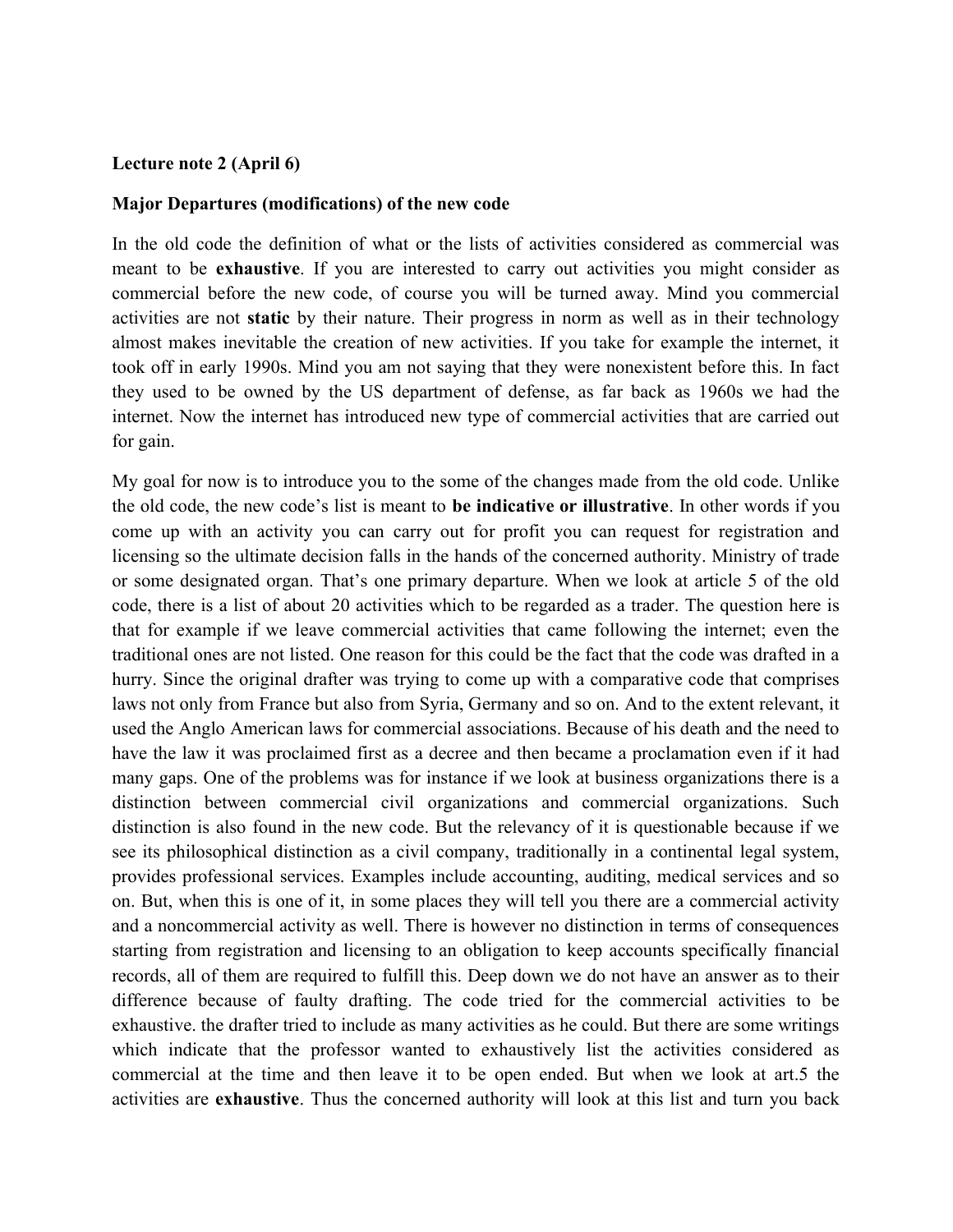saying it is not listed. This is another point of departure that is rectified by the new code. In addition to adding the number of activities it also recognized activities done by the use of the internet. Since commercial activities are dynamic listing them exhaustively is not possible. What the new code did is thus to leave it open ended. Before the coming of this new code there were laws that made some activities as commercial activities such as the antitrust laws, law of licensing and registration. The antitrust laws added professional services and the like.

The other point is the lists in article 6, 7 and 8 are expanded. This are articles making a small scale artisan works as not making the person a trader even if those same works if done in a large scale made them a trader. Mind you there is a consequence in being labeled as a trader starting from keeping accounts to registration and licensing, to bankruptcy process and obligations on third parties, and also taxation. Thus those in arts 7, 6 and 8 being exempted from being a trader has its own effects. Activities done by artisans like fishing, constructions when done by artisans and on an artisan level they are exempted from being a trader. These are done in a household level.

Now about the consequence of being labeled as a trader one modification is in the obligation of keeping accounting and financial record in art 69 and 70. There is no unified authority to keep records accounting and auditing. This has its own consequences one of the most important one has to do with tax. In principle there is a proclamation called Financial auditing proc. No 847/2006. What the new code did is that it made it an obligation of every trader to keep accounts and financial records. It modified the task that used to be done in a piecemeal level. It gathered together and listed the primary principles and principal rules. The details are left to the respective proclamation and regulations that is issued regarding such matters. This is a significant departure. There is a consequence of keeping financial records and accounts and it requires it to be kept for a minimum of 10 years. There are consequences as registration to the primarily is fight information asymmetry. These financial records then serves as access to information primarily in dealing with third parties. You might explore how much of a debt that particular company or trader has before you invested your money on it or in case of security.

So you have arts 71 and 72 regarding whether or not these records serve as a proof for or against the trader. So any claim that might raise against him these financial records might be served as evidence or he might use it as a proof. These two provisions are new and show that financial records can serve as proof since claims are inevitable. The other is art 65 that puts a computer recording system that allows their use. It allowed keeping accounts in modern technologies. As we know we do not expect the old code to have this.

The other is on registration and licensing. Registration is more of an administrative task while what licensing does is provision of information. There are particulars that should be included in a registration especially more relevant with business organizations esp. Companies. These particulars especially starting from investors or third parties those who lent you money and other contractors they will trace your registration. As far as economists are concerned the producer has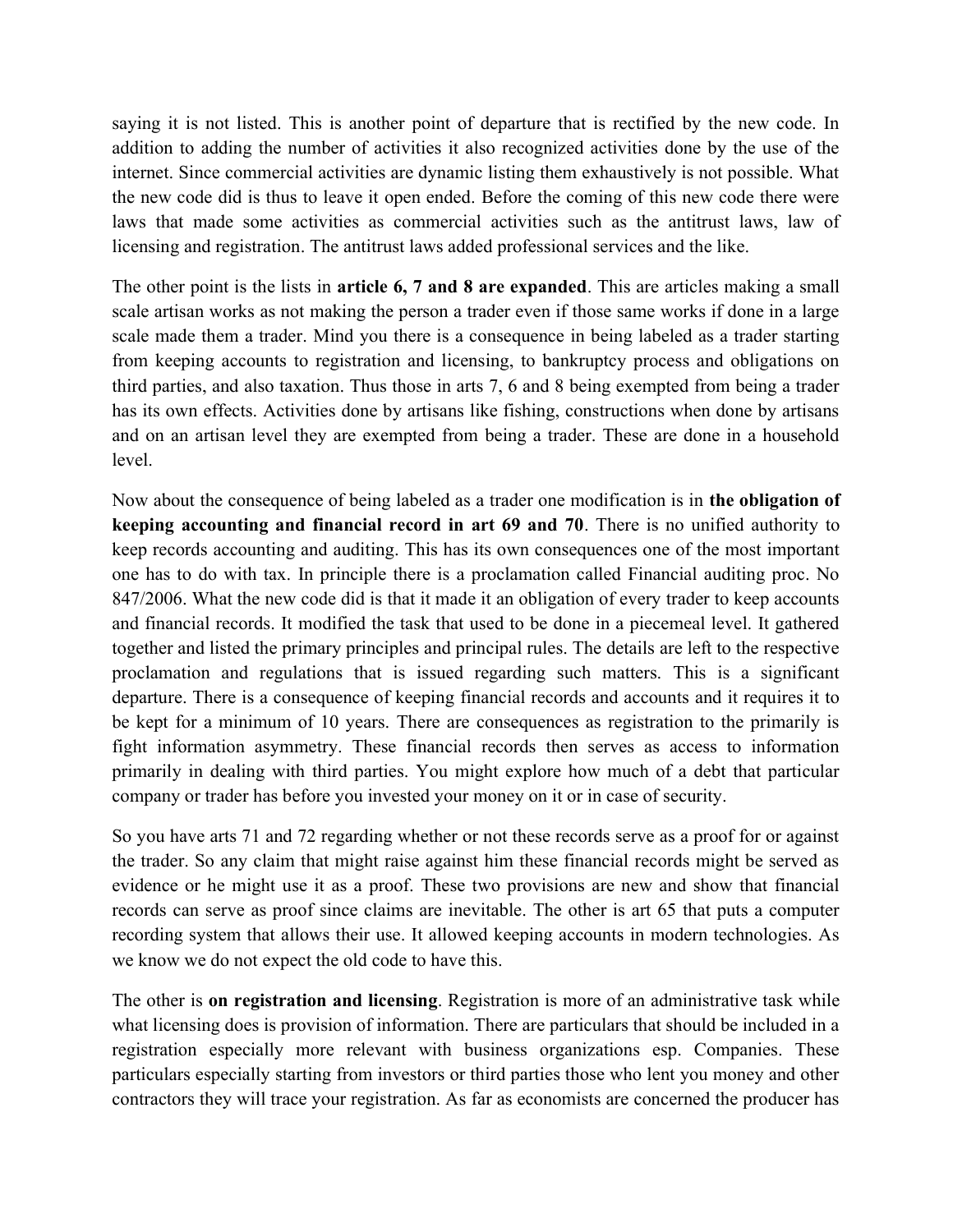more information thus the consumer to reduce the information gap. This is what you do to reduce information asymmetry since the other are found in antitrust laws. Thus in art 86-123 has made the laws that were found in a piecemeal level. Publicity was required by the old code to obtain legal personality. The rest of the matters are left to registration since they are prone to change. This is better than amending a code.

 Licensing helps in administrative control. So it is primarily part of administrative law left to the administrative organ. This has been excluded from the new code to be dealt by administrative law. Book one deals with traders and businesses. A significant change is found in business organizations specifically companies. The new code still calls them 'Medebir' found from art 124-209. Before the coming of this code, significant elements were modified, repealed and were even replaced. For instance art 135-139 old code was replaced by 980/2008 about trade names the significant problem used to be these and some other articles were found in trade mark, articles discussing on how businesses acquire intellectual property. These were articles which had huge gaps. The other is provisions on pledges, business as incorporeal movable, securities the various types. With this regard business as they can be sold they can also be given as a pledge. There is a proclamation regarding this 1149/2008. Thus articles regarding business from art 175- 189 some were modified, repealed and replaced. The new code has avoided these scattered laws. The other is regarding trade mark and various intellectual properties. The old code has scattered laws with this regard which is fixed by the new code. Some of these were accumulated; some were fixed to retain their consistency. Of course there are separate proclamations about trademarks but the code tried to give them sense.

There are still drawbacks in the definition of business. As we have discussed earlier the primary element of business is good will. The protection of this, especially before the expansion of the Anglo American legal tradition was primarily, there is a law of unfair competition in the traditional legal system. It used to have only 4 articles basically it was all about the defamation of a good will. For example, misleading advertisement. These articles stated what unfair competition is, what constitutes it and basically defamation of a business. When it comes to the consequence of such behavior it takes you back to the court system with tort. Before the law of anti-competition the law with this regard was scant having only four articles. Because of this it was ended in terms of the activities regarded as anti-competitive behavior. The law had its own section in the proclamation. As we know there are two traditions with regards to the protection of good will. The primary element of business is trade mark, the face of it being trade mark. In the Anglo American tradition this notions are found in trade mark. You have to remember the justifications we have discussed about last class. The property based, legitimate expectation and the economic justifications. In economics there are three kinds of goods. The first one is search goods. Simply by looking at them, you can identify the defect by reasonable examination. No need of more investment, no need of significant search cost. The second is experience goods and services. It is different from the others in that they are discovered by examination once you consume them. Once you consume them you can understand the problem. Relatively there is less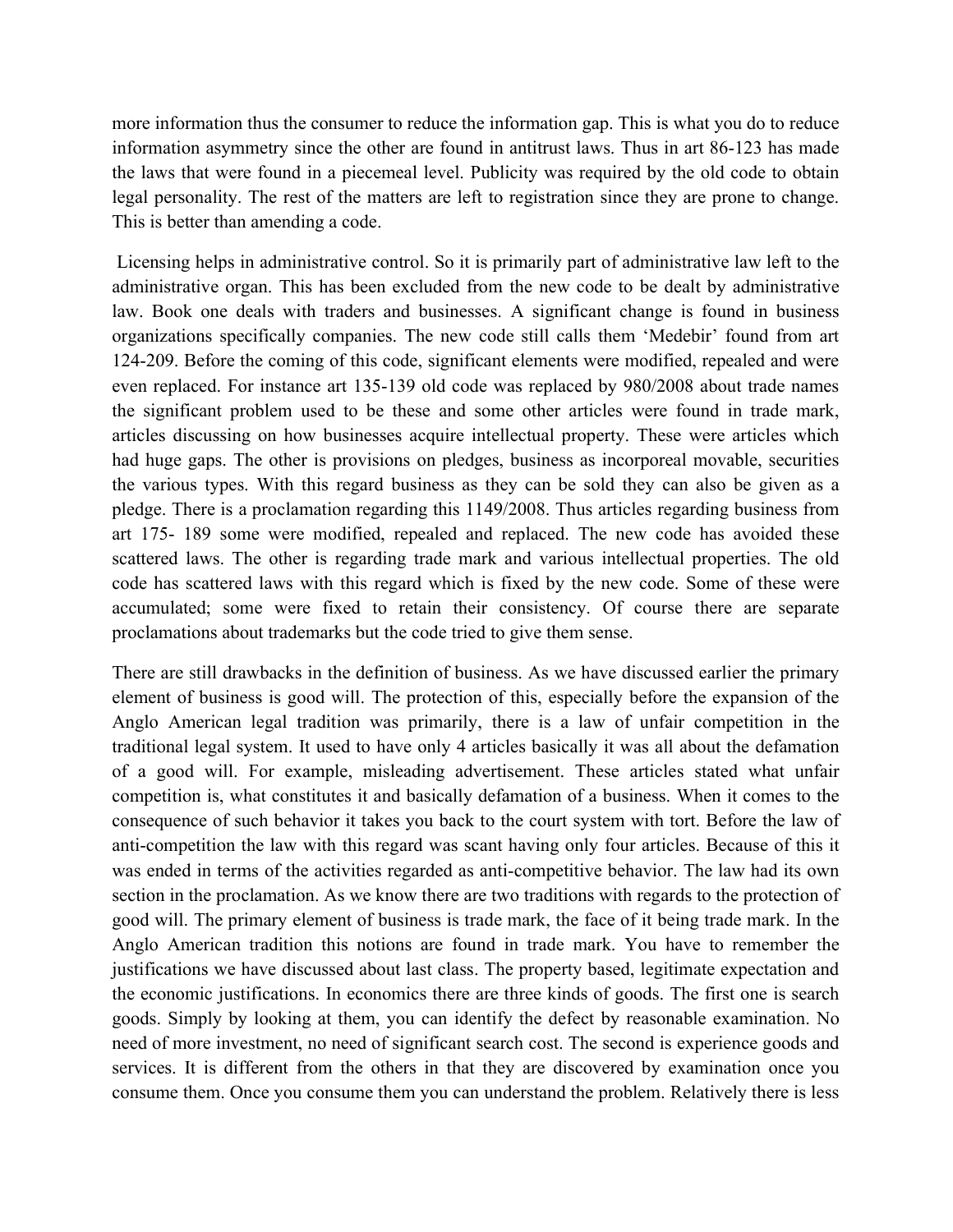potential problem that creates information asymmetry. The third and the most problematic is solver craven goods and services. These are mostly services of high quality. Unless you are trader, physician, you cannot get benefits. Basically standard model suggest fighting with this. The rational choice theory assumes for example in buying a used cars. They assume that we believe all of the cars are average in this situation. If we divide them in to three the one with 500 dollar, the other with 300 dollar and the clunkers with 100 dollar, then, they conclude that since the assumption is that the cars are average from the beginning no one will pay 500 or 300 for that matter. Ultimately the market will end up in the process with the clunkers the worst cars. But if you had information about the good character of the first cars you would have bought them. This shows how information asymmetry affects the market and the business. The reduction of search cost makes the market more competitive. Even if this all justifications are not efficient by their own we use them.

Unfair competition has been made part of anti-competitive laws.

Under the old code there used to be a law restricting businesses based on gender.

# Lecture note 3 (April 13)

We know that in law there are physical persons and juridical persons. Now what does professionally mean? Among other things you may think whether or not this requires training. For instance if we take sole proprietor does he need to attend a school of some sort? Now in general training is not required although there are some commercial activities that require certification. These are typically related to commercial services that one might provide as we shall see in the new code, are those services specially meant to assist other services. Traditionally these are carried out by partnerships specially limited partnerships.

At this stage you might not have the knowledge to give this example but when we look at both the continental and Anglo American legal traditions, partnerships are usually their behaviors that they choose for legislation legal tradition. These seems to be anticipated when the new code is revised. Now a sole proprietorship as I said except for certain type of commercial activities does not require to be certified educationally certified or otherwise certified. Professional means the individual ought to carry out that particular activity as a **source of livelihood.** That is one. There are of course exceptions to this. Secondly, it implies repetition. For example suppose as a student you go back and engage in the sale of certain product now the question is does that make you a trader. Or you carry out some sort of service let's say you engage in hair dressing activity. In principle the answer is no.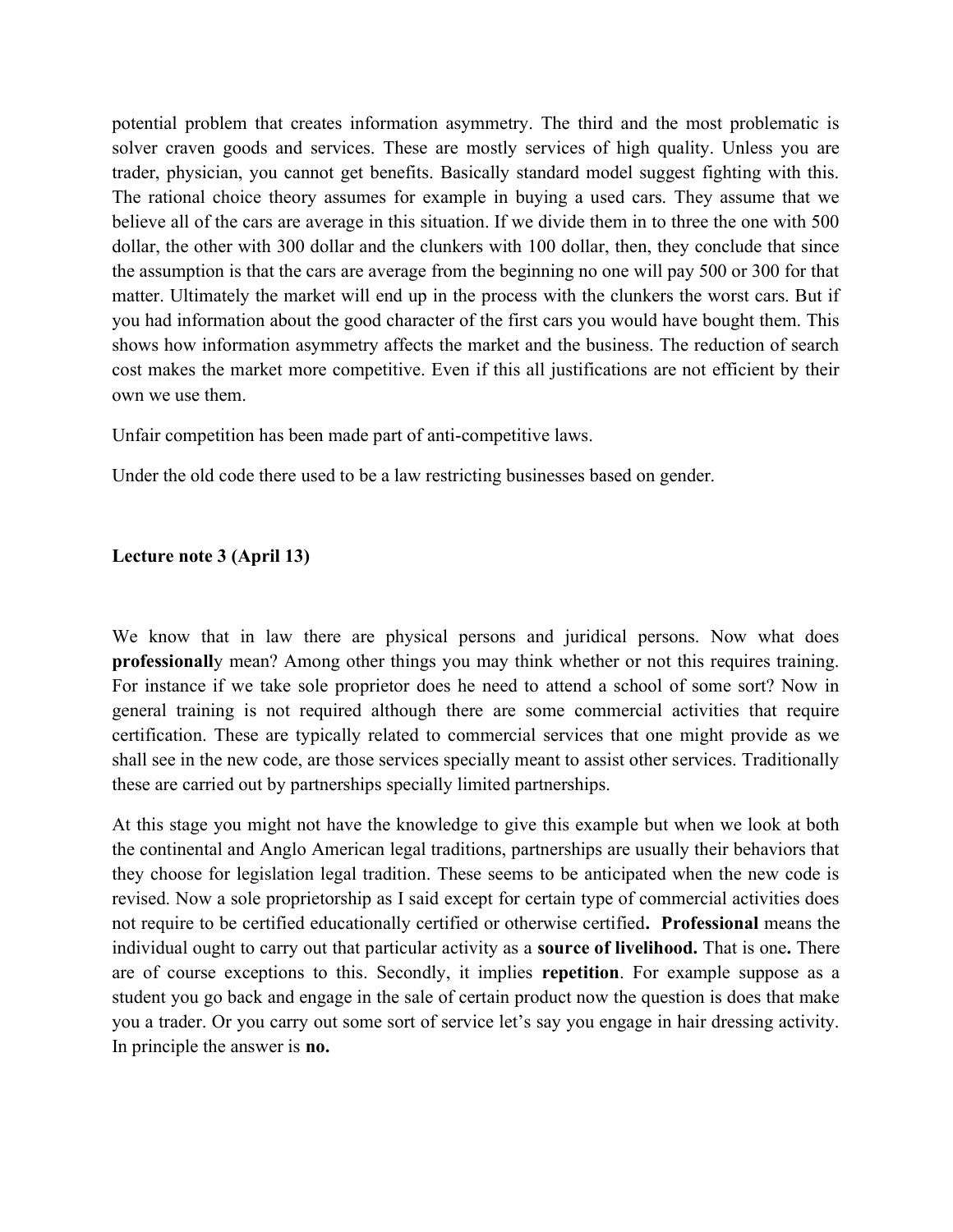The other element in this particular term is **repetition aspect** it has to be carried out for certain period of time. Now the question one may raise is there are of course, suppose you have a professional club suppose selling products to its fans. Does that make them traders? This very issue was brought to litigation in European court of justice whether or not a football club can be considered to have been engaged in trade and basically commercial activity. Whether or not its primary purpose is entertainment. You may have also heard one particular famous case the Bosman case. It changed of course for footballers' the right to leave their club without payment which used to be the practice before. Now the court had to be turned as a primary issue whether or not the court had jurisdiction. Under the European court of justice you can only exercise jurisdiction if the activity in question falls within of course the treaty that you established union, practically an economic union. So the answer is if what the football clubs do is commercial therefore economic then the court can adjudicate the case. Now of course if their primary purpose is entertainment Bosman cannot proceed with his complaint. You only need to go through art 5 of the new and the old code.

 The other primary test is whether or not the activity that a given person gives is body corporate or physical person is there a profit motive. Professionally and for gain. A profit motive is what sets apart cooperatives and other associations from traders. But of course you may come to find that professional associations, cooperatives sometimes may engage in any of the activities listed there. But that is not their primary motive or purpose of making profit. The general rule is as long as what they carry on as primary activity and its purpose is not making profit they will not be considered as traders. There are of course provisions that we shall see. So if you look at the proclamation on cooperatives their primary purpose is not making profits. The same goes to professional artistic associations and other associations which are largely governed by the civil code than the commercial code. If you look at art 4 it gives you an idea of those which are exempted from being traders even if they do the works stipulated in art 5. Now the question is what if they have shares in companies let's say what will be their status. We have another provision sub article 2 which makes the laws applying on trader to apply on them too. If you go through the old code one of the problems you will encounter is as to what happens to these types of associations who happen to have shares in company and membership interest in partnerships. What happens if a given company is a holding company that has a substantial amount of share in other company, does that make it a trader? The new code makes it clear that as far as holding companies are concerned it considers them as a trader. And the provisions applying to a trader are applicable to them too. Including keeping account books and registration. Sub article 3 also states that this provision apply to public enterprises. There are of course special provisions for public enterprises but the trend appears to be governed by the commercial code. Of course being in a special positions there are certain special provisions. I think there is separate course for public enterprise.

Now let's move on to some of the activities listed and you will find many of the activities are the same as the old but new developments in technology and economics have brought new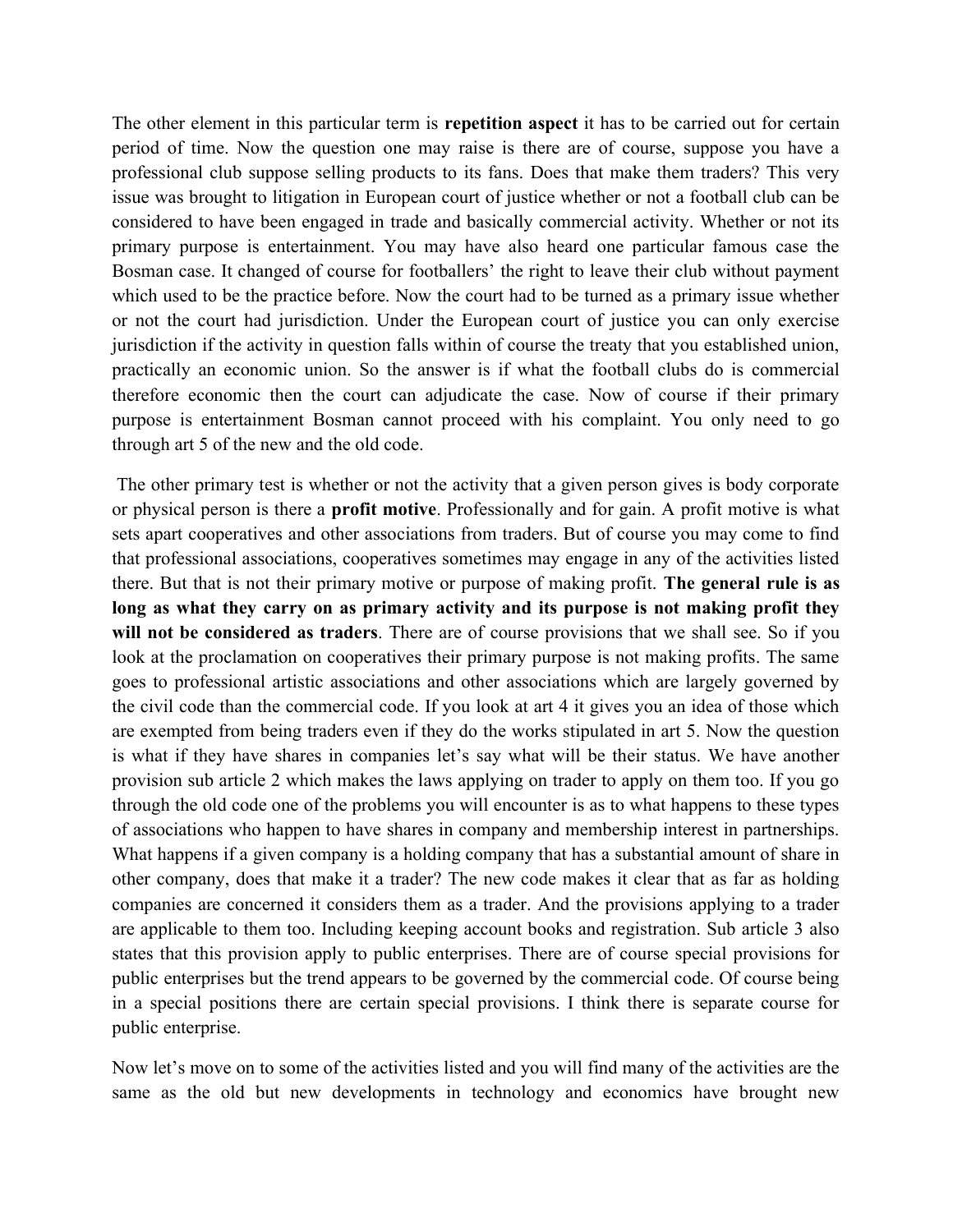commercial activities. You will notice that these are new and anticipated. Leasing, those with large scale in sub 4, ware housing, those done other than partisans and the list goes on. But the list is not exhaustive but illustrative leaving a place for new developments. The administrative organs are the ones responsible to give licenses for emerging activities. An exhaustive list is mostly seen in continental legal systems. For instance in the case of a company the minimum capital, the company's minimum amount is stipulated by number but it has its own defects as we shall see in the future. Activities done by partisans are excluded from the list in art 6 meaning the provisions of traders does not apply to them. As a cross reference you can look at sub articles 4,5,31, 32, 33, 35. The obligation to keep accounts, registration and licensing and process of bankruptcy when it is warranted. The code basically states that they are done in small scale. The question that could be raised here is how we should govern jewelry houses. These issues largely are given to the discretion of the administrative organs. There is no law that states just because a person works only with his family and does not employ others he is exempted from being labeled as a trader. These are just indicators and they are not necessarily pure tests. The authority that is given the power of registration and control decides on such matters practically.

Art 8 exempts farmers who do small scale farming and animal breeding. Sub article 2 of this article also exempts those of persons, cooperatives and or such associations from being a trader if they do the activities found in sub article one.

Article 9 talks about holding companies these are when a company has a share in other company. Even for that matter two companies could have shares in each other's company. For this reason to be labeled as a trader, such companies don't need to carry out the activities listed in article 5 directly by themselves. It might not provide goods and services primarily. Companies that provide the same products and services selling the other's product still make them traders. But as we go along we will talk about the problems that follow this such as conflict of interest, and an interest to protect minority shareholders and the like.

Now something that should be noticed is in article 10 the issue of commercial and noncommercial business organizations. These are excluded from the new code. For example in France there are commercial companies and civil companies. Such distinctions are common in the continental legal tradition. Commercial companies are those which carry out activities listed in article 5. But civil companies are those involved with activities which have public interest aspect. Commercial services, Legal services, medical services it is assumed that commerce is not their primary interest in the continental legal system. As we have said earlier the code was drafted in a rush and has tried to assimilate laws from different countries. Thus they have not made the difference between the Anglo American and Continental tradition consistently. The difference between commercial and non-commercial organizations cannot be found exactly. The primary difference found in continental systems includes cases of licensing and registration where commercial organizations were obliged to obey. The second one is the case of accounting and insolvency where the commercial organizations are required to go through a bankruptcy process. Only commercial companies go through bankruptcy. The other issue is concerned with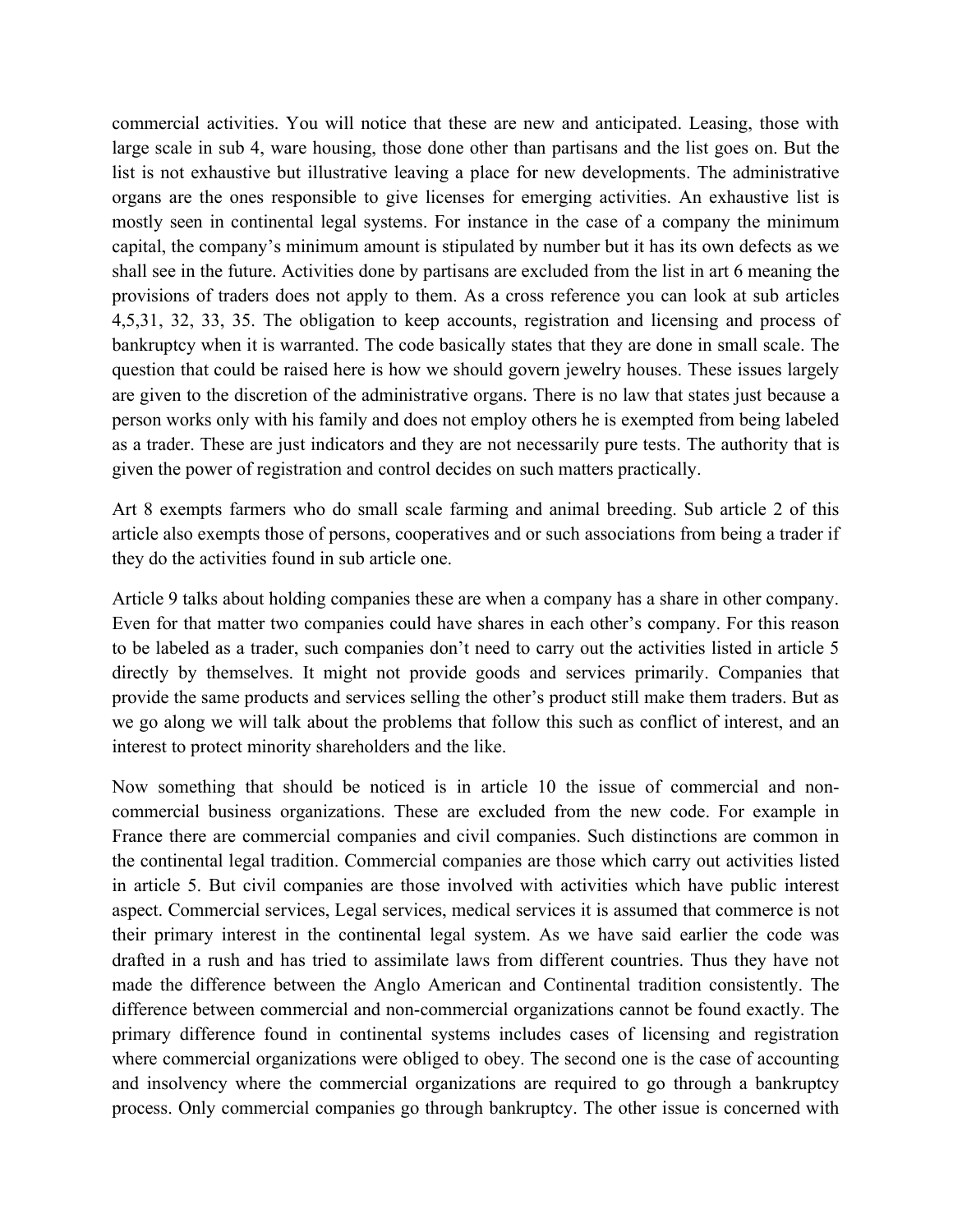the obligation to keep accounts or financial records. This has tax implication in itself. Civil or non-commercial companies are not required or are not largely required to go through such process. Now when we come to our laws there is no difference as to the obligation of any professional services to be licensed and registered and to keep accounts of their yearly sales and buys. This also serves for tax purposes by keeping account statements and books. Subsequent proclamations did not continue those distinctions. By the new code ordinary partnerships are not allowed to carry out commercial activities in art 5. General partnerships and limited partnerships in case of purpose and actual functions a share company that does not do the activities done by those it is left to operate as a sole proprietor. That is why there are many complicated provisions. Such gaps are found because the code was not consistent enough in following the traditions of the German and France model. In their case such partnerships as far as they are concerned are considered to provide professional services only and not a commercial one. From its start partnerships in general you won't find them as frequently as private companies and share companies. But ordinary partnerships are found in researches in the early 1960s. By excluding these the concept of limited companies is included that give those services privately. Thus the old codes distinction of commercial and non-commercial is irrelevant and is not found in the new code.

Now the next issue is with regards to who is carrying on a trade. There are distinctions as to carrying on business. the obvious one being with regards to capacity. Incapacity may stem from various sources age as minors this is subject to emancipation, judicially interdicted persons these are found in article 10. We also have legal interdiction this is when a person is prohibited from carrying on commercial activity. Well there are also provisions with regards to tutors appointed to this individuals can carry on trade which is also prohibited. Article 12 talks about the possibility of emancipation. The other question is with regards to third party's interest. Article 13 talks about a situation where this cannot be used as a defense where the minor has been registered as a trader by misleading the fact that he is a minor. This is because commercial register is the document that you refer to when in you enter into such transaction. In reality even if there is incapacity he cannot use it as a getaway from his obligations.

The other is about transactions made by married couple. Articles that talk about married couples have a reason behind. One is if it is not stated otherwise the transactions carried out by one of them is considered to be carried out jointly. Because there is a possibility of private property in matrimony. This is concerned with the common estate of the parties. The code then puts a notice requirement since it is one of the best signaling mechanisms. It has its own effect especially with regards to third parties. The traditional practice is to register such significant events and information such as this in the commercial register. One requirement of good faith is knowledge when the party knows of such disputes and carries the transaction any the question here becomes whether or not he can proceed with the argument that such information was not registered. This issues has an implication in that if the trade is owned jointly then the consequences will be faced equally by the parties not only the rights but also the obligations too. The other joint owner can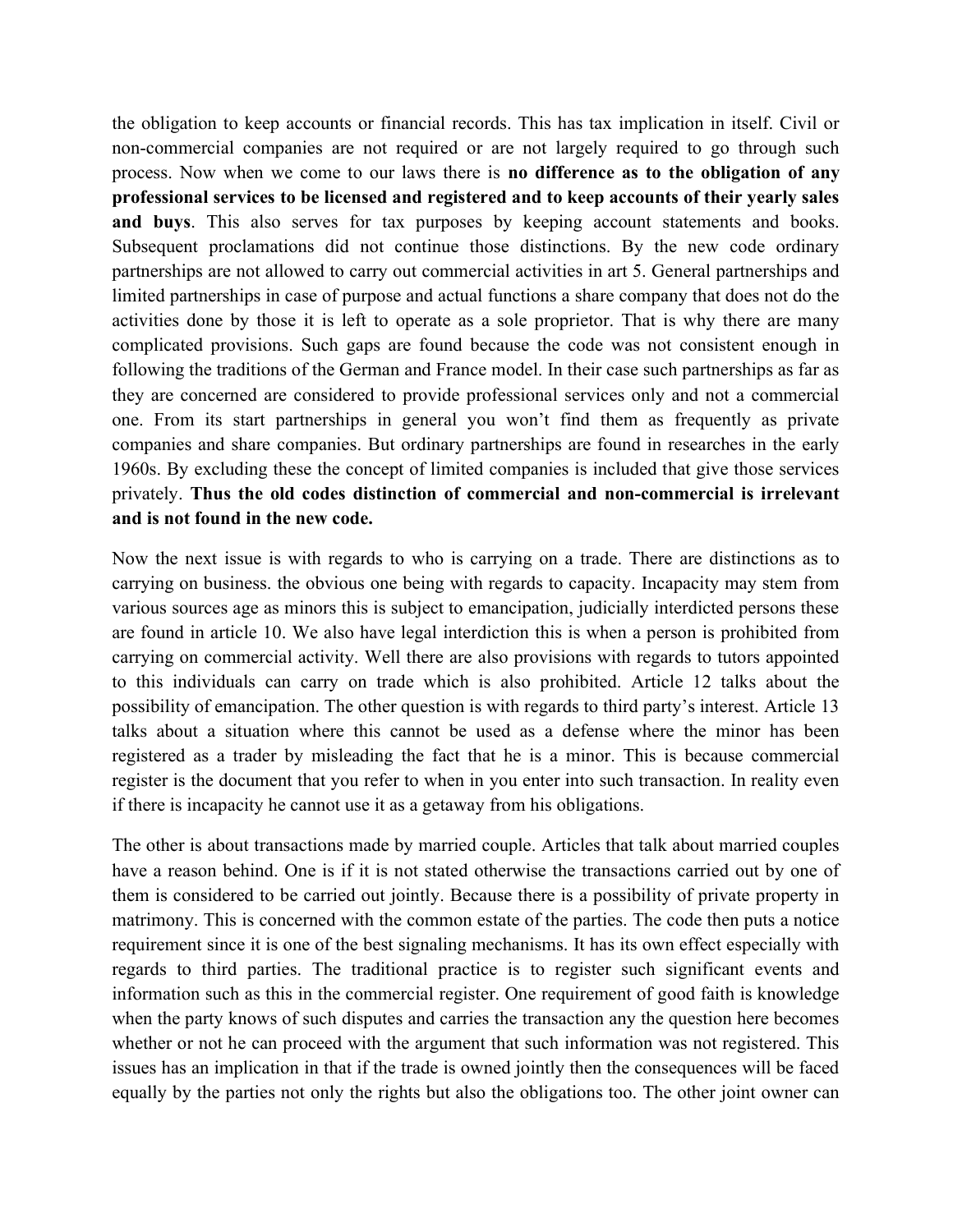raise the fact that he objected the transaction from the beginning and that his interest in the matrimony should not be encumbered. The person transacting can face an argument if he knew about the objection before the transactions. If there is knowledge the third party cannot claim this right. Article 17 gives a way for the objecting spouse to set aside his objection if he thinks his objection will affect the interest of the family. This again has to be included in the commercial register. Article 18 makes it clear that if the third parties do not know of the objection the objecting spouse might be obliged to pay from their common or private property. But if the objection is included in the commercial register only the transacting spouse will be obliged to pay from his private property. Article 20 states that if the spouses cannot prove the fact that they work as an employee of the other spouse then any debt that is entered into by one will be paid. The reason for the objection is that the payment could extend to not only the common property but also the private property of the spouses. This fact should be included in the commercial register. A third party transacting in good faith will assume that the business is jointly owned. And when he is transacting the security is not only the common property of the spouses but also the private property too. The risk assessment of the third party will be affected by the amount of security the spouses have. Thus the argument that could be raised is that since one is only an employee only the transacting party's private property shall be taken as a security.

But since this is an essential issue why is registration not required. In law one of them is an employee of the other. In practice the business is considered to be the common property of the two. The one working as an employee should be the one who should prove the existence of such fact. The question here is doesn't the spouses notify the fact that the business is private property and not the common property of both. Usually it is expected to be objected by the nontransacting spouse. Thus it is expected to be notified by the non-transacting party saying this does not concern him/her.

The other is the right to trade. One thing they should have fixed was potential restriction as to capacity and potential problems that may rise in matrimony, marriage. It could have been designated as an exception in the provisions concerning right. Except for activities prohibited by law like unfair competition everyone has the right to engage in trading activities. Exception to this right includes incapacity. Article 22 stipulates that some might be prohibited from engaging in some activities by law. Some has been put as an illustration for example art.2. The article states about incapacity. This is why it is said that they should have been put together.

 Especially for services those related with professional services, one requirement is starting from training and might also require supplication for competency. For example services of auditing and the like. But how does nationality clearly there is types of activities that are prohibited by the law to be carried out by foreigners. One restriction could be then is training and certificate. Something excluded from the new law is a distinction as to gender. We can take as an example of The Hindu joint family company. But still they cannot use this as an excuse to invalidate transactions they entered into claiming they were not allowed by law when they entered into it.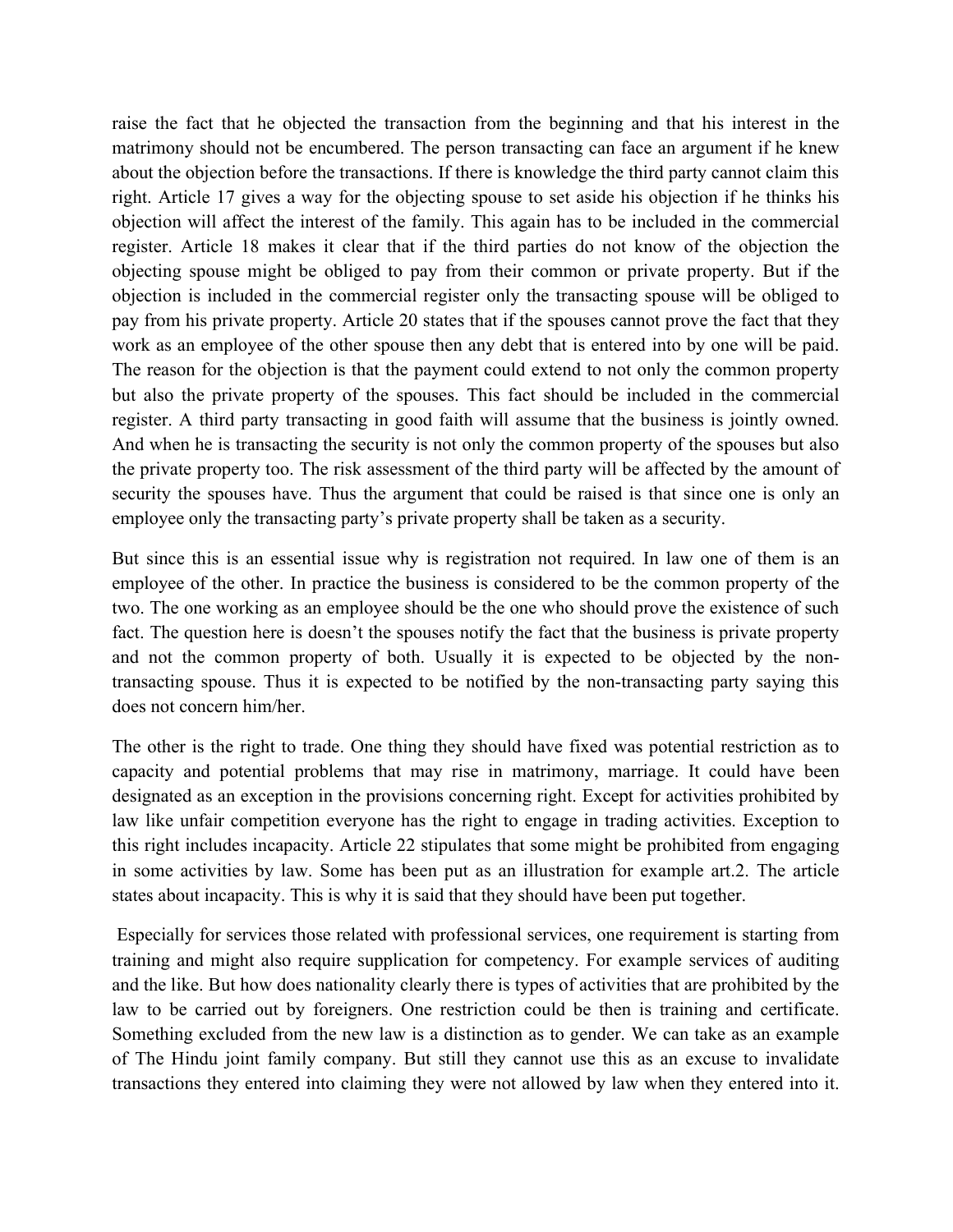Article 24 states that commercial activities carried out by civic associations that are created not having a profit motive might be seen by laws.

We will move on to briefly address what business. In principle every trader has a business so what exactly is a business. What are the essential components of a business?

Business is an incorporeal movable which has other elements which are corporeal. We also talked about the importance of good will element. The other incorporeal movables including lease rights, intellectual properties, trade names, trade mark. And of course corporeal movables assembled for that particular business are deemed to be part of it.

A business manly consists of a good will. It also incorporates other incorporeal movables such as trade name and a special designation under which the trade is carried on trade mark. The right to lease the premise which the trade is carried on meaning the lease right. You may also carry on your own property. Patents and copy rights. As its corporeal elements it consists of equipment or goods. A good will results from the operation and creation of a businesses will vary according to the probable and possible relationship between him and third parties. This is the patronization aspect. When you look at the other sources for definition like black law dictionary, Of course it is the relationship between the trader and third parties. But is it only this? For instance some literature define it as primarily to know the amount of good will of a business the aggregate values of the corporeal and patent or copy right the trade name and the other rights aggregate value and the amount of the sale of the business there difference is the value of the business. These other elements still have their own market value. Their aggregate value and the sale of the business the difference between the amount and the sale is what the good will created. Some do not accept this definition claiming it to be a rough definition.

In any case one thing that you have to take is that commercial reputation is the prominent element in a business. A commercial reputation before you are able to be established, patronage comes when the customers trust you and when they are sure that they will come back and that they will patronize your product for a foreseeable future comes with a lot of investment in your time and capital in other words material investment. Once that patronage is established it is what increases the value of your business not the other elements as such. In order to protect good will we have anticompetitive laws as a mechanism of protection by the code. There are only four articles but what follows an unfair competition they are led back to tort laws. These are now compiled are included in an extended manner in a trade proclamation. Thus we will directly go to the trade practice and consumer protection proclamation. Actions that distort, put a barrier are not allowed. These are because it is against market principles. Thus the next part will be about business organizations. As we know her are new inclusions such as ordinary partnership which was controversial at first, sole partnerships are new introduction.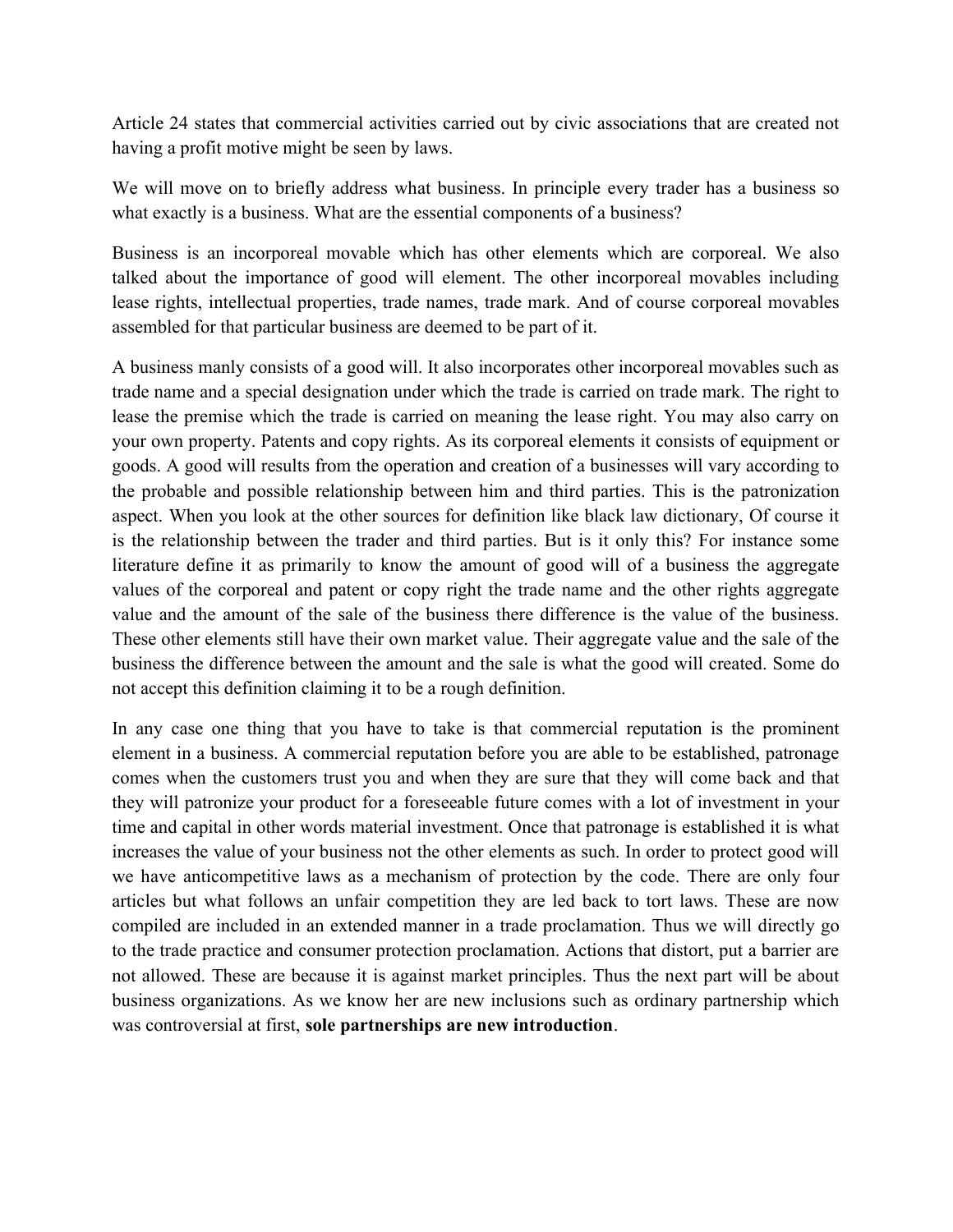#### Lecture 4 (April 15)

In sole proprietorship in the particular commercial code will not be that desirable for difficult issues we raised as you remember. The idea is in sole proprietorship the distinction between the personal property and assets of the business basically the trade will not be made. So one way to go around this is to protect oneself from extended liability is to incorporate as a one firm or company. This was not possible in the old code. It is common to incorporate a sole proprietorship in US primarily for liability purposes. Of course it does some implications on tax.

#### Business

Under the new code of article 109, elements of business are listed down. You can see on your own. The primary element of business is goodwill. If you see legal dictionaries, good will is a commercial reputation in the sense that when customers are satisfied or relied on quality or sometimes practices. It is not uncommon also for establishing reputation for being affordable. So, it is a commercial reputation therefore you build by goods and services that are reliable, affordable or an acceptable quality to the customers. Now, article 106 (he was reading Amharic version) A business is an incorporeal movable consisting of all movable property brought together and organized for the purpose of carrying out any of the commercial activities in Art.5 of this Code. As provided under article 109(1) a business consists mainly of goodwill. Once you establish this commercial reputation, reliability, affordability, it takes a lot of cost, time and investment. Your expectation is that this individual customer would come back to your goods and services. As I told you, this is not an easy thing- it takes time, it needs investment. Once you built this commercial reputation, it possesses a huge value in a business. Most of the times in accounting sense, if you read literatures goodwill come through acquisition. Of course concerning sale, every business could be sold. Regarding its protection, there are provisions; we will briefly look at them.

Now, the primary element is therefore a commercial reputation you build- you reliably expect the customers to come back again and again. That is what goodwill is. This is not the only element, but the primary element. There are of course other incorporeal elements of business. Under article 109(2)(b), a tradename. This one is governed by separate proclamation. Trademark and other designation under which trade is carried out is another element. When you look at the Anglo-American legal system, there is a separate law regarding trademark. When you look at a particular trademark in general, it brings in your mind of practical type of product or services, the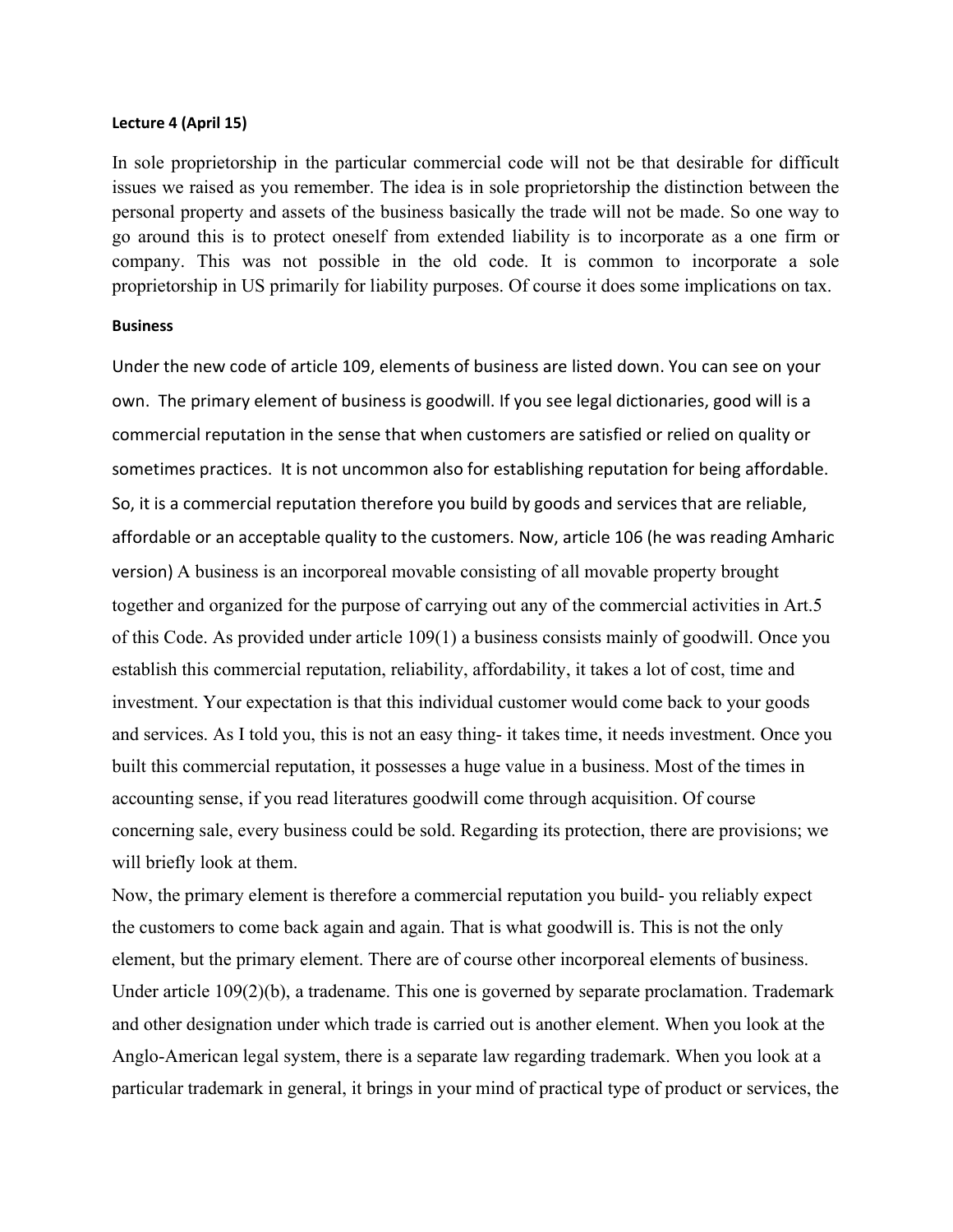reliability and quality it represents. It is not easy to establish this. That is why free market is unavailable. Trademark also has its own value. Many times, in other countries by using this designation unreasonably, they used to confuse customers which are unfair competition. This becomes the primary bone of contention.

I remember what happened in 1990's that there was a dispute between companies in China and USA concerning product origin. There is a company called Usa in china. USA claimed this as its product. Since both of them produce the same product, such point of contention may arise. For example Panassonic, Panasoanic; Sonny, Sunny… Basically trademark is based on goodwill. Even though it is a separate element of business, it has a strong attachment with goodwill. If the origin or source of the product confuses customers, it is unfair competition. There is a separate law that governs this.

Another element of business is intellectual property rights. Various patents, copyrights, so long as they acquired in relation to that particular business, are part of business. Most of the time, for example, chemical companies have many patents. A premise in which the trade is carried on is another element. The place where you carry out the business as long as you acquire it through lease and as long as you have lease right, it will be transferred with the business when the business is transferred. The business also includes corporeal elements such as equipment or goods. However, a mere existence of this corporeal element does not make the whole business corporeal. Claims- special rights attached to the business are also part of the business. Products and commodities are also part of business. But still the most important element of business is commercial reputation.

# How you protect goodwill?

The new code has put a clear caption under article 113 and 114 how to protect goodwill. As provided under article 112, the goodwill results from the creation and operation of a business and is of a value which arises from relations between a trader and third parties who may require from him goods or services (art.112). This article tells you nothing. Of course commercial reputation is a value that emanate from a relation. If you are a producer, you are also a client for the customers. Goodwill is the name you built, by taking a long period of time. The product you supply should possess, not only reasonable price, but also standardized quality and the one that satisfy what the customers expects. These make it a well-established patronage. It requires time, cost, and much effort to build it up. It requires not only giving promise for customers, but also delivering the goods to them. After all these investment or after you establish this relationship, many researches have done. For example in behavioral economics, without taking in to account the market, there was steady price increment by producers to consistently over gain. The research was done to check whether the price in the market was sticky. In some cases there was 27% of price increment and because of this the clients have not started to seek other options. However, the market itself was not decisive. Such kind of price increment would inevitably affect your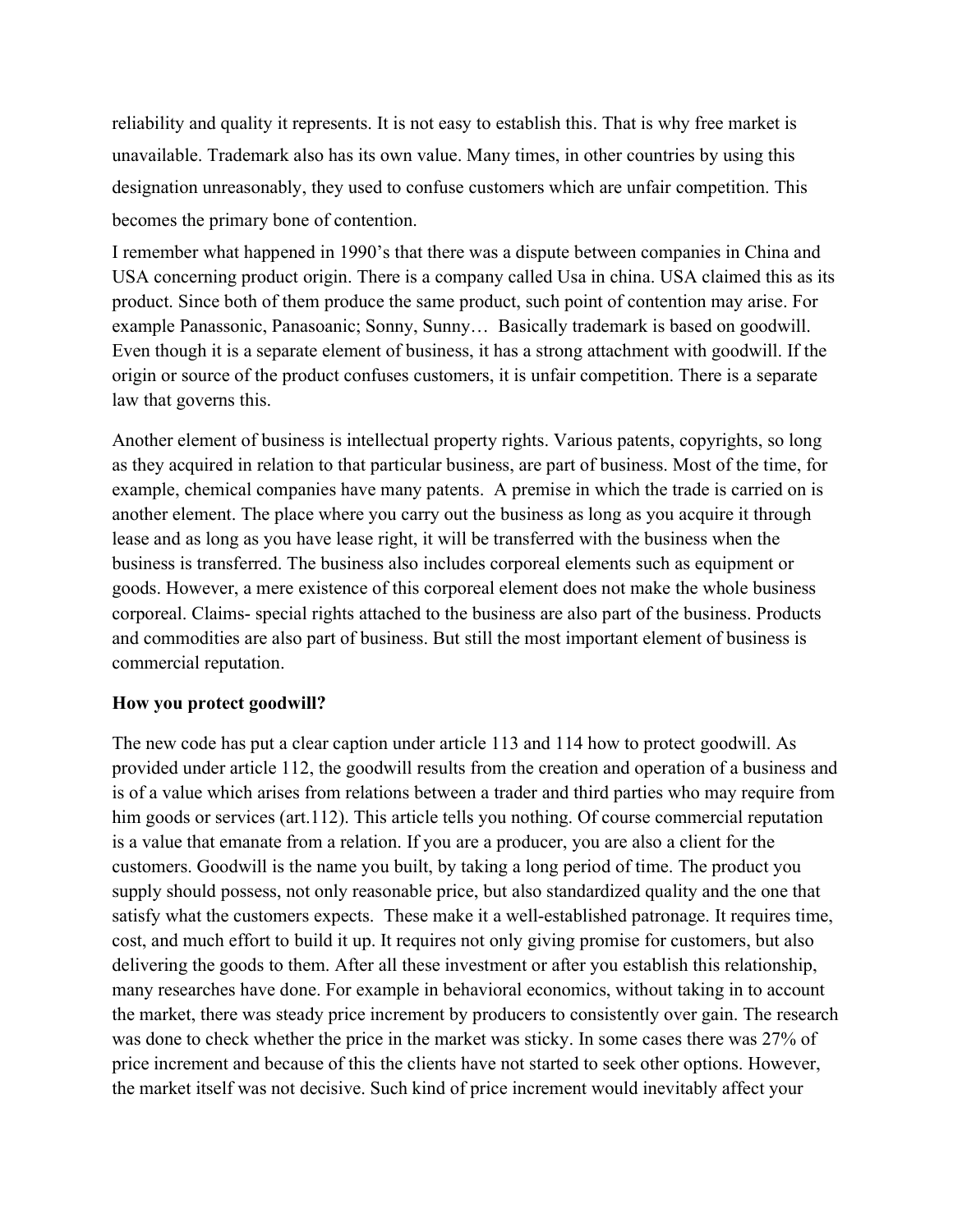pocket. The research shows that even significant sticky price increment didn't lead the customers to shift. This implies that commercial reputation has huge value. The fact that significant mark upping price wouldn't affect customers that much shows that once you establish this and as long as you protect this valuable patronage, you consequently profit from it in the business or any trade. Of course this research was done in behavioral economics. But still relevant even though may be biased.

So for the question how this goodwill is to be protected, for example there are commercial travelers to protect it as long as you paid them. There are also commercial agents like commission agency. They represent you and act on behalf of you. But when their contract terminate, they are prohibited from carrying out the same business to that of you in which they were carrying out in your name. There are provisions that prohibit this (article 53). If you lease out that place of business, can you run the same business in that place? No! There is again a provision that prohibit this. If you leased the business, you are not leasing only the premise, but also as long as that business is in lease you are not allowed to carry out that business. If you look at the articles, there is a provision that prohibit this (article 118). But here the danger it could create is the relationship between your business as a business and you as a trader are normally not such wide. Therefore if you leased out your business and start the same business in another place, who will the customers follow? They effectively know your trademark and tradename (which are called signal mechanisms). You supply the same service and the same goods to that of previous, though you changed your place. Then, chances are the customers or clients will likely follow you. Therefore, for this reason it is prohibited and considered as unfair competition. The relationship they built with you in long time is there even if the places of services are not changed. You build this reputation with persons, not with the business. After you sell it, you are not allowed to start the same business for 5 years (article 130). These are laws to protect good will. But there are difficulties. The old code itself provides only 4 or 5 articles regarding civilly unfair competition. In any case, in addition to this, there is also tortious liability. Of course this one is understandable since there is a separate proclamation. We will see. So we have these provisions. Read them on your own.

Article 113 had cross-referenced article 29, 38, 39, 53, 118, 130, 131, 166, and 167. Then, to protect the name you built from unfair exploitation by others, after you leased or sold it, there are commercial agents- basically commercial travelers and commission agents. Upon the termination of the contract, if there is conflict of interest at the time when they were in work, they can't run the same business. Is these the only ways to protect goodwill? No! This is the narrowest protection. We will see them next week. Now let's talk about justifications. Why we protect goodwill? Obviously the need to protect goodwill is that because of it is the most valuable element of any business and is the patronage you built. Traditional justification has been emerged as independent discipline in 1960's.

1) Property-based justification: you remember the value of property from the theory of State and Law. The traditional justification is based on the purpose needed to protect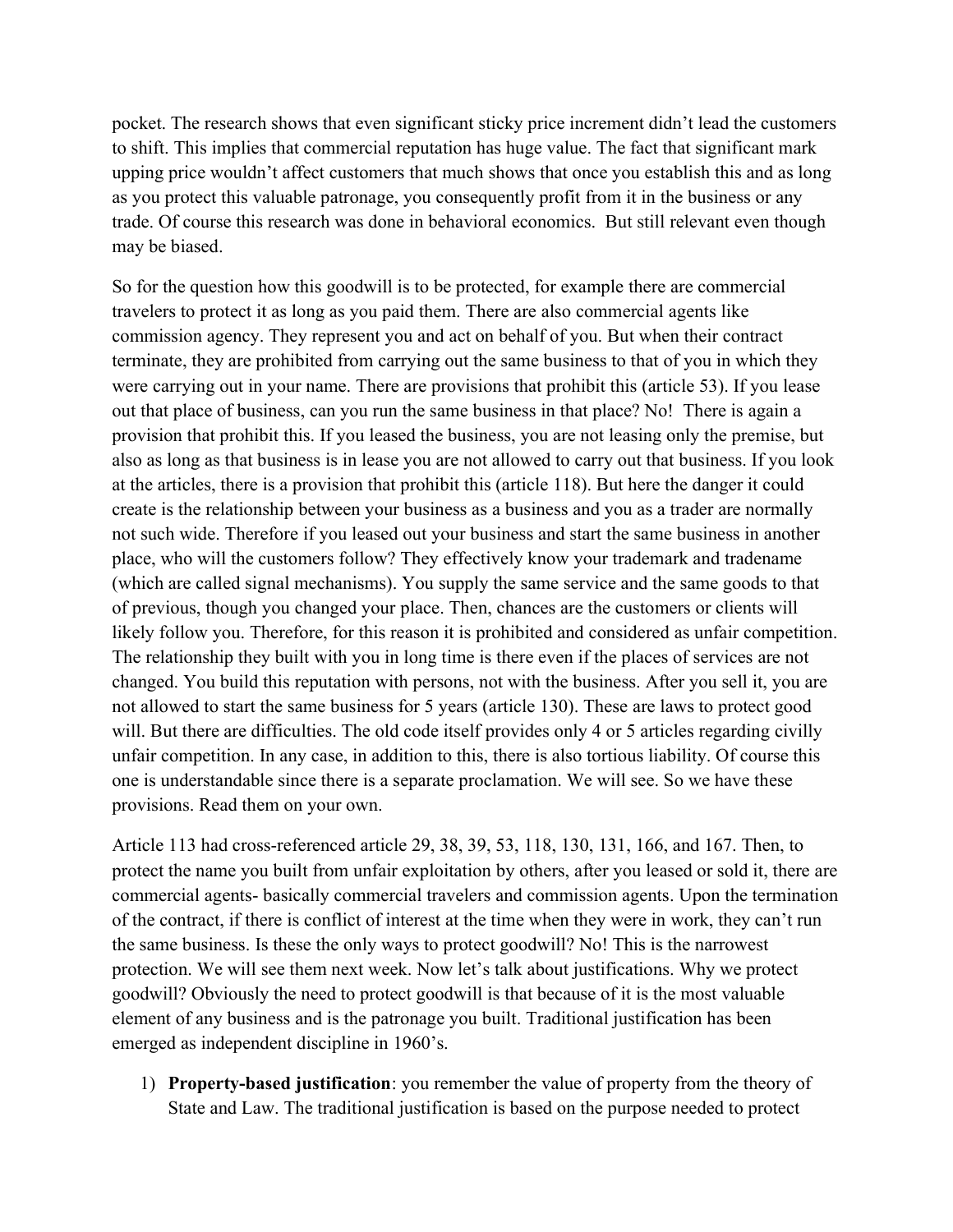property. Goodwill need to be protected like any other property is protected since you built it by taking long time. This is arguably a traditional justification.

- 2) Legitimate expectation: this one is emerged particularly in context of common law. Once a commercial reputation or patronage is established and if you able to connect the customers under particular goods and services to quality, affordability and reliability; and if they continue to patronize that particular product for secured period of time, that is how of course you come to establish this reputation. Therefore, if they, by relying on these, patronize them, this could establish legitimate expectation on their part. Specifically if you look at trademark, as I told you, it is a representation of goodwill. So, for example if you see various famous trademarks, what elicit to your mind is you expect the quality, reliability, and other desirable traits from that particular product. So, once established and legitimate expectation is created, we have responsibility to protect legitimate expectation of that public good. In other word, once you have a patronage and if you go to particular company to buy certain good, you expect to get the utility you have experienced in the past times. This is legitimate expectation. Therefore the consumers form legitimate expectation to what they associated with or built patronage for; and that expectation should be protected. So you have to know once property's quality, traits and so on. That is why common law protected it. This is traditional justification.
- 3) Market competition based /standard model/ economic justification: this has to do with information asymmetry. You do that because you have market to be competitive. You protect goodwill specially trademark because you want to ensure the market to remain competitive by their way or upon significantly decreasing search cost. Now you protect certain trademark to avoid its abuse. Once the reputation is established, if the customers under particular trademark, in the absence of other qualities, go to store to buy particular product they simply want to minimize search cost. You protect trademark or goodwill basically at least to significantly reduce your search cost. Search cost is the cost incurred related with to identify the information. We will come back to this. The information should be freely and equally available to both buyers and sellers. To have free competitive market, there shouldn't be barriers. That is to avoid disparity of information. In reality, the producers know much more than the consumers about their products. This is one disadvantage for consumers who go to market. They incur cost, including the price, to identify the quality, reliability and the potential side effect of the product. As you remember from the example of the second hand car. So in the presence of these, it is difficult to get free competitive market. To reduce this information asymmetry, protecting trademark or goodwill is important. So if you go to market to buy a particular good, first you select the good, you also ask them the price. This is opportunity cost. What caused this opportunity cost is lack of information on your part. Suppose however, you are using the Samsung product for long time. You know their brand. If you see the trademark of Samsung, you don't need search cost because you patronized this particular product. They established huge reputation with you. Therefore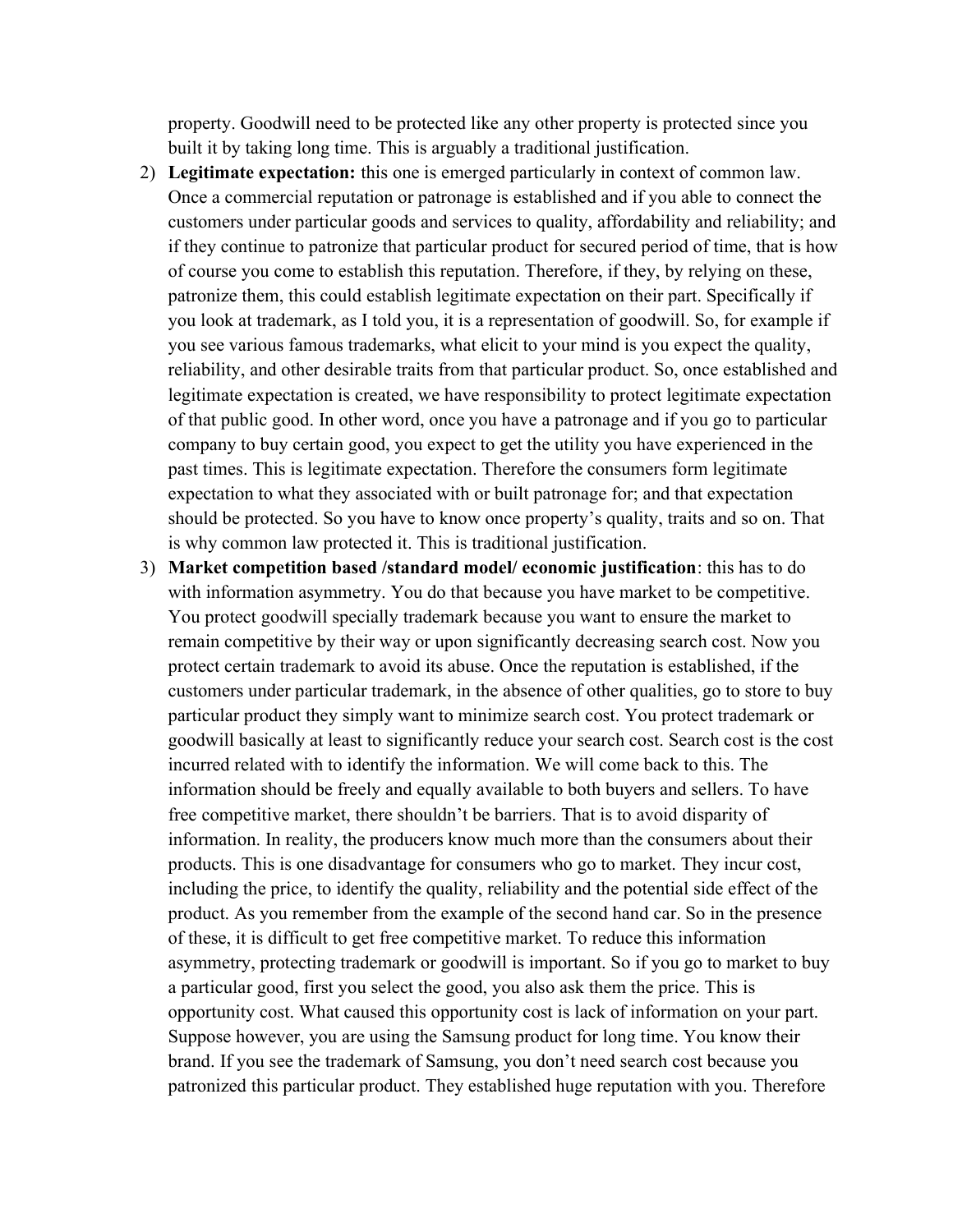in order to reduce significant search cost as long as possible, you need to encourage such things. So by avoiding search cost in such like, you can make the market efficient. As you remember there are many ways of transferring information. Trade mark is one of the signaling mechanisms. To reduce the disparity of information between producer and consumer there are various presumptions. This one is economic justification at least claimed by standard model. For example 9<sup>th</sup> American appeal security board, in Economics textbook, decided on this.

In addition to these, in consequence of protecting this commercial reputation there are economic incentives. The producer will have more incentive to produce more efficient and preferred products. Or he obliged to maintain the same quality and standards because had you not protected this commercial reputation, there couldn't have been such kind of incentive. Or again he supply more efficient product by investing. Then he control information asymmetry. So besides information asymmetry, he has economic incentive. This is the economic justification. Concerning sale, you can sell your business. You can also or mortgage it. You do this because it is a property. If you default, you can recover the business. The reasons why you protect goodwill or trademark is at least it significantly reduce search cost. One of the various methods of protecting market is through legislation. Market have both geographic and product aspect.

# Lecture 5 (April 20)

# Standard model

In law of economics the primary aim of standard model is supporting a healthy competitive behavior in a market. There are a number of assumptions this model makes.

1. There must exist sufficiently large number of consumers and producer. This ensures that producers are always price takers not setters. The market is supposed to determine the price. When you have large number of producers in a market chances are that single producer controls a significant market share that will let the price to be artificially managed. Therefore if a producer decides to increase the price of it cannot do so without losing its customers to its competitors. Mind you the reason why this is the case is because a single producer cannot take the fraction of the market. Producers therefore will be obliged to take the price. But when this fails the issue of market dominance will arise. So the assumption is you have sufficiently large number of producers and consumers so that no single producer can artificially increase price without putting into jeopardy its business.

2. The availability of free entry and exit from the market both by producers and consumers. Thus producers are free to exit and enter into the market without significant cost. A producer determines that a potential to make profit in the other market he should be able to leave this for the other market without significant cost. There should not be barriers for entry and exit. We will talk about various forms of barrier as we go through the proclamation. The most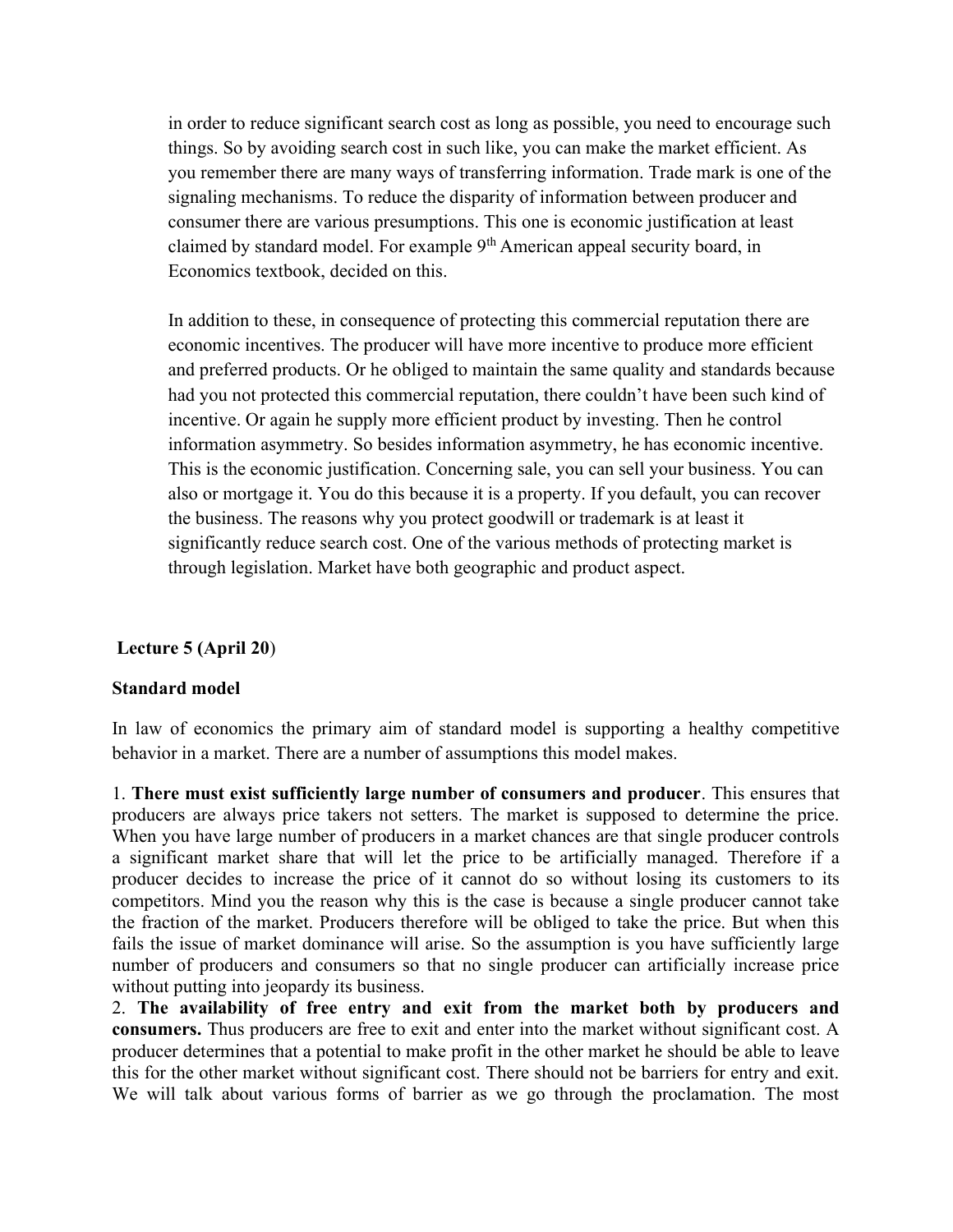common form of barrier are referred to as **sample** cost, these are costs you cannot recover when you decide to exit from a market. The machinery and the like can be recovered by sale or by hiring it but suppose one of the costs incurred for promotion cannot be recovered. This costs that cannot be recovered are prohibitive enough to not let you leave the market that serves as a barrier. Another possibility is competitors in that particular market may engage in various kind behaviors creating barriers. We can remember the example I have raised about the chocolate producers that is actually an intimidation. You may not be able to compete with such factories without going bankrupt. The same should also apply to consumers. If you are not able to switch from products, that poses a problem. Sometimes this might be difficult when for example the producer has a significant market power. There are such situations for example Kodak started producing photo copiers and printers. At that point in time the amount of time it was charging was unrealistically low. What it was doing was the printer and the copier used to be sold at a low price because it was gaining its profit from its cart rage. What it did was once you bought that hardware somewhere in time you will run out of a toner. But this product does not accept other cart rages other than that which is produced by Kodak. This is called Locking in. Back in the 70s standard oil had retailers at one point it decided to retail its products but it made a deal for with them to retail only its products. This is called exclusive dealing.

# 3. Product homogeneity.

When you talk about competition in a market you have determine whether or not producers are in the same market. There are two aspects to determine that the so called product aspect and geographical aspect. One aspect of determining they are in the same market is to identify their product is homogeneous. This is sometimes a difficult task but whether or not a product is sufficiently substitutable are the working criteria. If a price rise in one particular product leads the consumer to easily shift to another product that shows sufficient substitutability of the products.

# 4. The other assumption is the existence of free and equal availability of information to both producers and consumers.

In reality information does not come freely and consumers know about their products that consumers. There is always this disadvantage as to the consumers. When this is not achieved information asymmetry arises. The reason why consumers enter into search cost is the significant factor that goes into making choices based on the consumers taste or preference. Otherwise producers will impose their own taste and preference. We can take for example the issue of micro soft the case of tying or bundling. This way it is imposing its preference on you. Thus there has to be free entry and exit. When there is significant disparity among producers and consumers, consumers will incur cost.

5. Producers are supposed to internalize not only benefit but also cost of production too. This is essential if you want to achieve sufficient allocation of resources because scarce resources should be allocated to their best use possible. For example if a producer of a detergent how much soap is justified in a competitive market how much of this resource should be used to produce an additional unit of soap. A certain amount of detergent there is a large to be supplied in a competitive market. And when you force a producer to internalize not only its benefits but also the costs of making a given product, whenever producers are allowed to get away with avoiding certain amount of cost of producing a product the more of that product which is not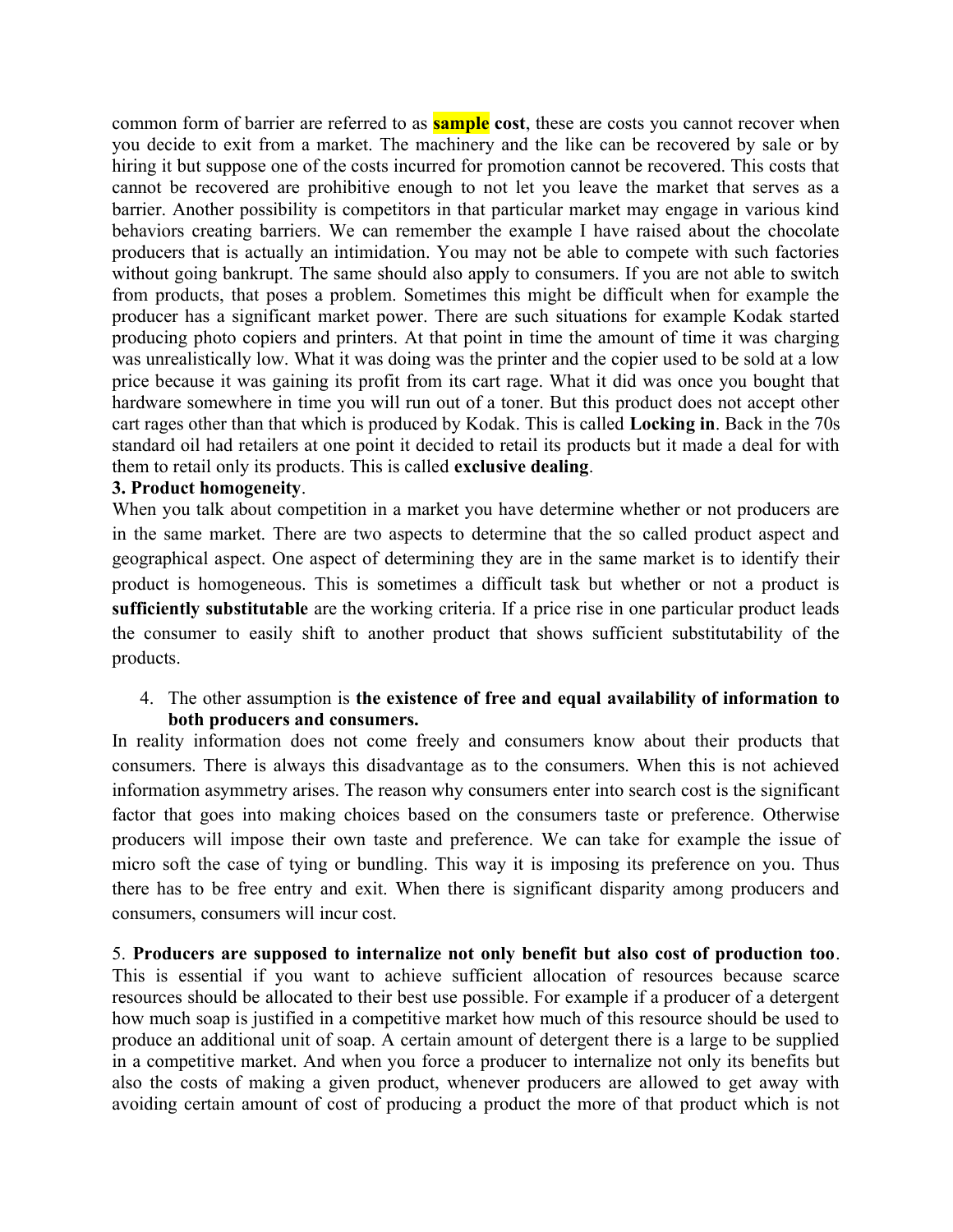justified could be introduced. It will vary the principle of allocative efficiency. There are many other assumptions but we should pay attention to this for now.

The other issue is the instances of **market failure**.

1. The first instance of market failure is that the concentration of market power in one or more producers is a situation where the market is prone to abuse and will allow producers the chance to engage in anticompetitive behavior. So market power concentration the most extreme case being monopoly in fact unnatural monopoly. What happens is a producer or a couple of producers accumulate a significant share in the market. That will give them an opportunity to abuse the market abuse of dominance. The most extreme case is when you have single supplier. Unnatural monopoly is a single supplier this gives it a special opportunity to engage in anticompetitive practices including artificially manipulating prices. The simplest way to do that is to short supply or to create an artificial shortage. When you have limited number of goods and services in the market and valuable consumers' price will obviously increase. In other words when you have large consumers chasing limited number of products for a given product price will go up. So a monopoly can short supply and increase price giving it the opportunity to an unnatural profit. There are of course various instances of abuse of dominance but for you to abuse your dominant position you don't necessarily have to be a monopoly. Even when you have a significant number of producers for various reasons of course a handful of producers may have a significant amount of market share. As you remember MS was not by any means the only supplier in the market even there were producers with a better products in the market. But because it had a large market share it made its customers buy a product they do not want by bundling it with what they want. A significant market share is what gave him this power. There are various instances of abuse of power that driftly follow your relative market power. Or to engage in activities of price fixing, or refusal to deal or exclusive deal you need a significant market power. So artificial or manipulated market price needs huge power. As we remember the chocolate factory which excluded others by intimidation because it had the ability to continue in a market for a while by selling less than its cost of production. Refusal to deal in the case of HBO where the other producers requested to use its cable. On the face of it its refusal seemed justified but you can't deal like this in a free market. It had only the power to make them pay for its service. The same goes to one German company that operates that also had a carriage business. As it can't refuse court service it started paying its customers who are efficient by the name of incentive in terms of repayment annually. By reducing its cost it is making its own product more competitive and this is called illegal rebate. Intel also has faced such allegations. We should also remember the case of Heineken where it made an exclusive deal. Giving bars loans with low interest rate and a one year relief period provided that they will only serve its products. So abuse of dominance is a reflection of market power.

2. Another instance of market failure is a disparity of information between producers and consumers. As I said the principle is equal availability of information for the market to be competitive and efficient. In reality producers know about their products than consumers. Specially as I have said goods and services that have different behaviors are economically classified as search goods in which the chances of information being that problematic is that such goods only need a single reasonable examination bears all the necessary information. On the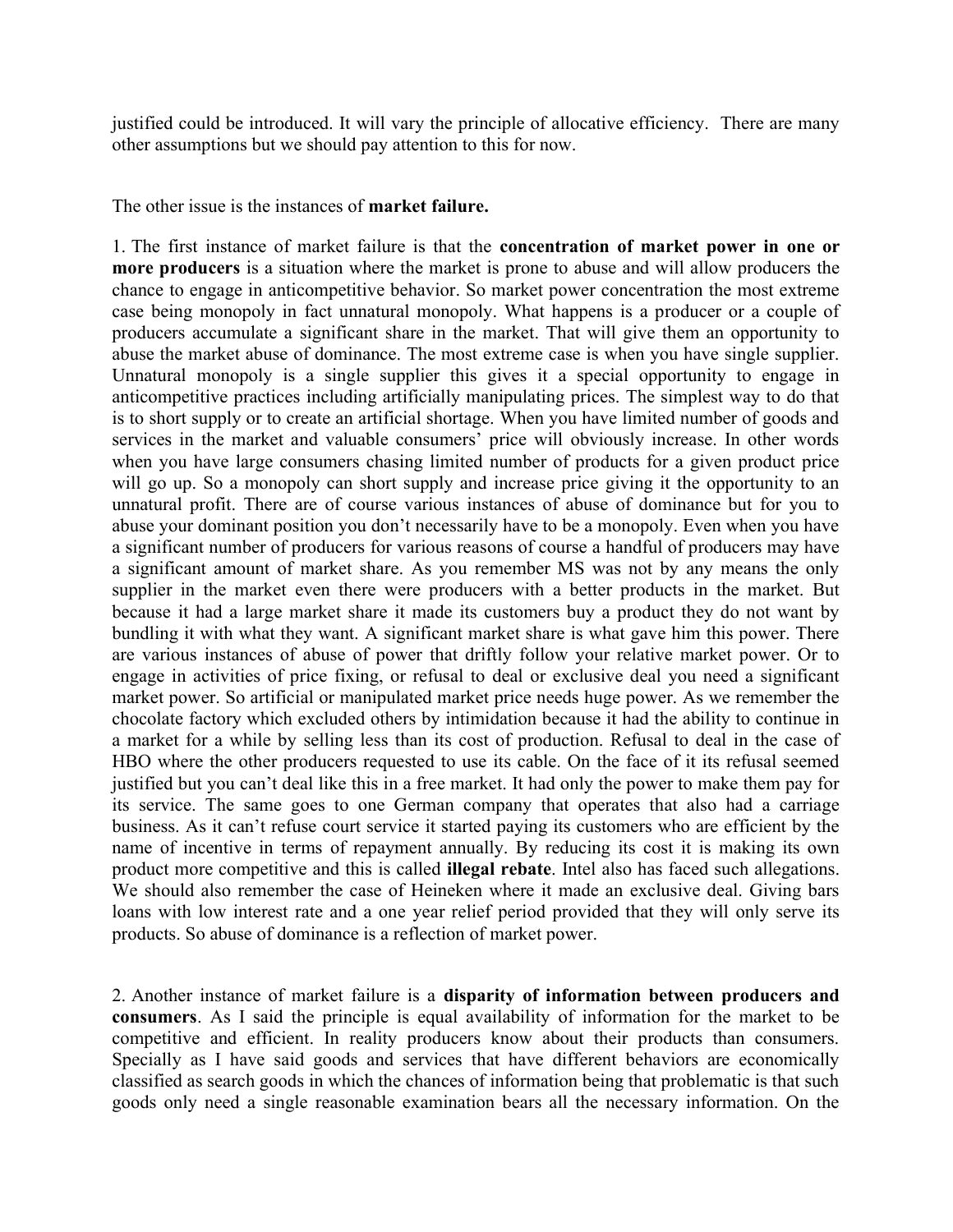other hand you have experience goods that need to be experienced to know about their quality, reliability potential adverse effects. In terms of information asymmetry seriousness of in ascending order experience goods and services are better next to the first. There are rather goods and services no matter how much you consume them you will not get enough information about them. Here we should remember about the information distortion created in a second hand car market. It is generally assumed by the buyers that the cars are average so they will only buy those with less prices. In case of such gap between the producers and consumers the market will fail to allocate scarce resource effectively.

3. The other instance of market failure is negative externality the so called externality in general. Positive externality is what we said before to have efficiency in the market producers shall internalize their costs as well as their benefits. In other words when they are pricing the entire cost must be factored. If you let them escape even a little portion of this cost the price will not retake the cost. Classic example is pollution which is a social cost. Before economists came up with this notion, social cost, they used to measure costs only in accounting terms. These include costs of raw materials, energy, tax and the like used to be unavoidable costs. If we have a soap producing company when the company dumps its wastes it has two choices. One is having to throw it in a river and the other is obliging the company to treat it. Treatment is expensive but relatively for free dumping it in a river is easy. But who burdens the utility reduction of this river. So we have to internalize these kinds of costs or tax them for it. For the amount of cost you have added (Euclidian test) will increase the cost of production and then eventually consumption of soap will decrease when the price increases. The production will also decrease. If you didn't oblige them to internalize this cost perhaps it could have produced another soap allocative efficiency is not justified. So the resource that is put at covering this cost would have been put at another place where it is needed thus allocative efficiency. Whenever there is negative externality and you as a state allow them to get away with allocative efficiency suffers. Undesired amount of given product will be put in the market.

4. The other is public goods. Is the purest form. The private sector is not interested to serve them. This is because public goods by nature are non-rival and non-exclusive. When it comes to these goods there is one entity that is at a good position to supply them the government. This is because it uses the mechanism of tax for financing. If we take for example higher education's engage in researches which turn out to be public goods. No private sector is interested to do such researches when they are done by the state. But these researches are used by the private when they engage in inventory activities.

# Lecture note 6 (April 27)

We will go through the definition of consumer protection proclamation. When we look at the definition of the objective under article 3, it aims at protecting consumers and producers from anticompetitive behavior. When you ensure free and competitive market, the overall purpose is ensuring both productive and allocative efficiency. You protect efficient producers in the market by warning off anticompetitive behavior in the market. This also has advantage to consumers because it will ensure them that they have bought efficient goods and services and affordable ones. Article 3 is about objective.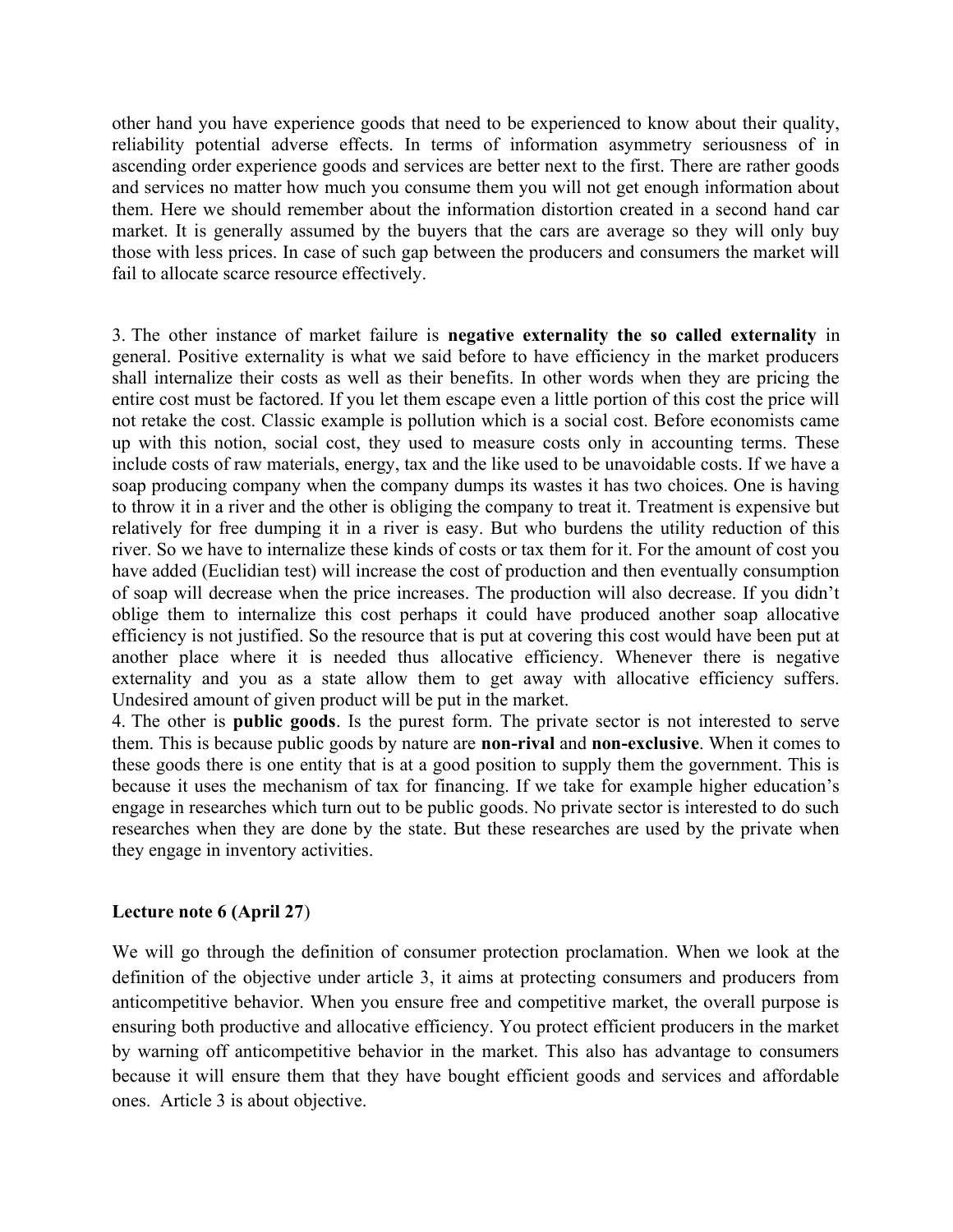Horizontal restraints: this is when there is competition between producers in the same market providing more or less the same goods or services. Art. 6 paragraphs  $3 \& 4$  and  $10$  try to define this. It also defines what market is. You remember the case of plastic wrappers and aluminum foils. Sufficient substitution is enough, no need of perfect substitution. Market has a product aspect as well as geographical aspect. Sufficiently substitutable products as price moves upwards it causes consumers to easily shift to the other product. In such cases we could say there is sufficient substitutability even if this statement is an over simplification. Sub-rticle 3 states this substitution. If the products are not sufficiently substitutable we should not be talking about competition. The concept of geographic aspect is mentioned in the proclamation paragraph 4. It needs opinion of economic experts.

What are the instances of abuse of dominance? Market power does not necessarily mean dominance so it requires its own definition. This instance is mentioned in paragraph 10. For the purpose of sub article 2 of article 5(a) acts that are considered to be abuse are limiting production, hoarding or diverting, preventing or withholding goods from regular channels of trade. One example if you have a monopoly in the market one instance where you could gain unnatural profit is to short supply in the market. Hoarding also works to those who have sufficient market power.

The other is to supply products other than the natural channel of supply. You can take for example black markets. You can create shortage starting from production up to its supply if you have a significant market power.

Article 5(2) b. intimidating other competitors by making entry and exit hard is another instance. This scenario happens when a company has a power to stay in the market even by selling below the production cost. The other is by dominating raw materials for the production. This happens by making raw materials price to increase which increases the cost of production of your competitor. Here we shall remember the case of Warner brows.

Article 5(2)d. In case of Refusal to deal we shall remember the case of Kodak where I refused to sell for a distributor unless he agrees on some conditions. The conditions included to exclusively holding Kodak's products only or even if he holds others products it had to carry specific famous products of Kodak. Exclusive deal is not altogether prohibited this is seen in vertical restraints. We shall also remember the German company's case which used to provide port service. Take for example patents even if some consider it to be barrier this right, bears the question that can a patent holder prohibit others from innovating based on the protected product. This same issue is also found in vertical restraint.

The other instance is **price discrimination** under article 5 (2)f. The idea is that in a market operating by forces of demand and supply when price is decreased demand will increase. But only efficient producers will be able to continue operating in such markets. But as price increases demand will decrease and suppliers will increase. The thing is the situation where demand and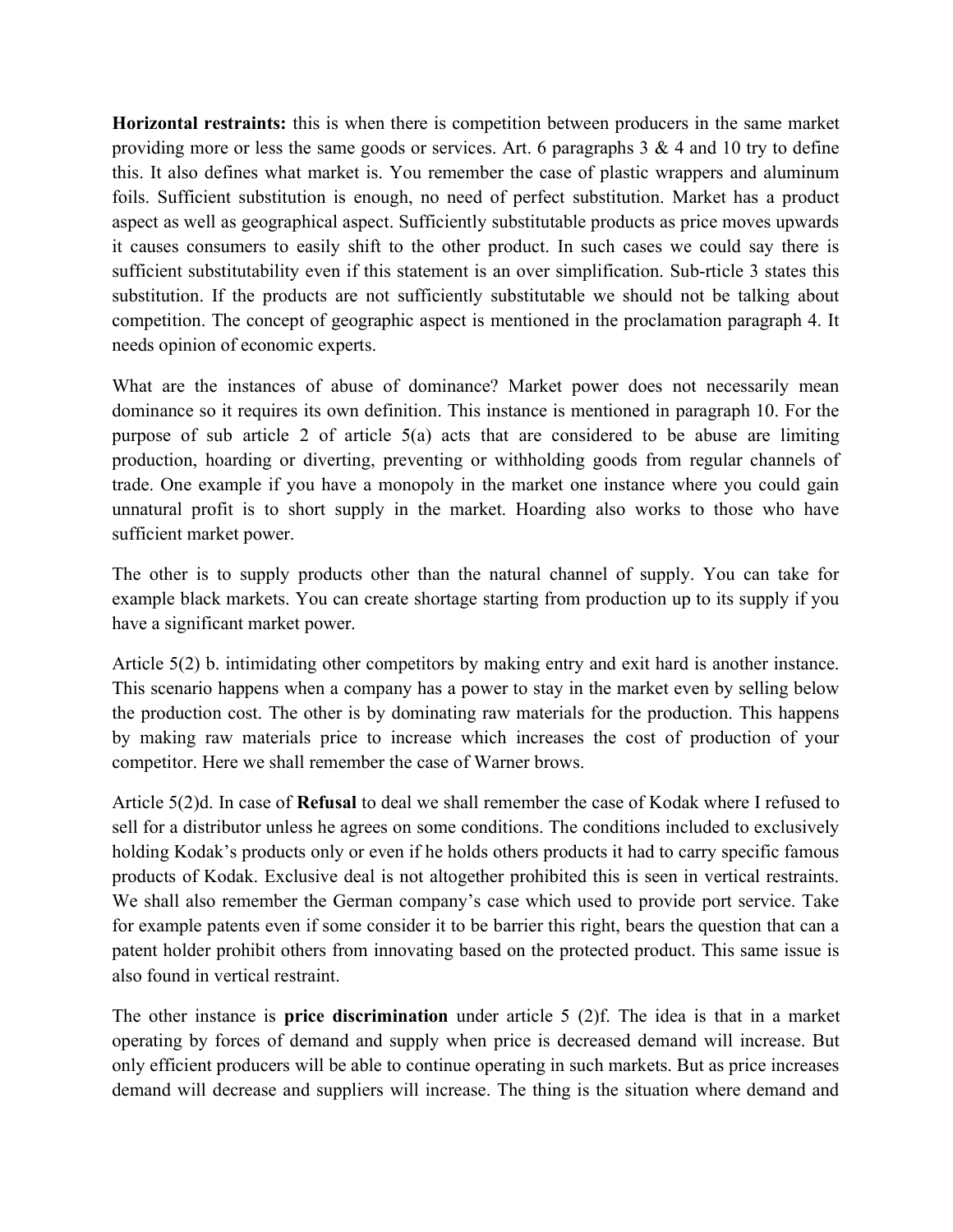supply are at equilibrium the price is set here in a standard model. Price discrimination happens when as there are people with the ability to buy at this higher prices there are others who can't. So to make it efficient the idea is to provide both sides with the products. So inevitably price discrimination will happens. Article 5(2) g and h.

There are justifiable economic reasons under article 5(3). The first one is maintenance of quality and safety of goods and services. We will see this under vertical restraint. Another is leveling with prices or benefits offered by a competitor; and achieving efficiency and competitiveness.

#### Lecture 7 (May 4)

#### Vertical restraints

This is a scenario where the market actors dealing with in the same market in which they have vertical relationship. So under this scenario various restraints may be traced on the suppliers or producers in the particular market producers that rely on the actor's hierarchy to change. You can think of for example franchiser raising relationship in the contract that provides services and goods. Franchiser is a contract where you have multiple services that serve for by the terms and traditions regarding for example entities that you used to make for example 'Sanduch'. It is common feature all producers and suppliers have in the hierarchy. Now what sorts of restrictions that you may think of the dominant supplier in the market is for example a car manufacturer may impose restrictions on you. Whether or not you can charge prices (minimum resale price). What sorts of inputs you are allowed to use are set. Whether or not you can sell that manufacture to buy different manufacture. For example the standard oil forced its dealers to exclusively sell its products. Those who sell the products will receive certain percentage of sales as a rebate. Now you have article 5(2) h. it is a general provision. For example as I said, certain car manufacturer imposes and basically limits the number of dealers in certain geographical area. That particular dealer is basically a monopoly. The question often arises here is wouldn't you killing the competition while you are making a monopoly. Consumers are the one that would loser of. Can you say any justification for limiting the number of parties? There are also efficiency benefits as well if you have multiple dealers in certain market then they may limit capacity to compete in terms of the amount price they sell. There are also other efficiency gains as well. They may not necessarily attract their consumers by underpricing their product. But they also provide other products that may be more efficient by providing with credit sales or other purpose such as free services to the car maintenance. So you have this. How much limitation as to imposing minimum resale price say for example car. For example if you impose minimum resale prices it gives for others a potential gains. The dealers may not compete on price. But there are other areas where competition can takes place. Determining the price of certain car has its own advantage. They may follow other efficiency mechanisms. Even if they can't compete on price, they can compete on ways of payment like payment by installment or they may follow other new models or they also give free services like maintenance. Some don't agree with this kind of argument. How about a rebate. There is of course the so called Illegal rebate. For example if you carry exclusive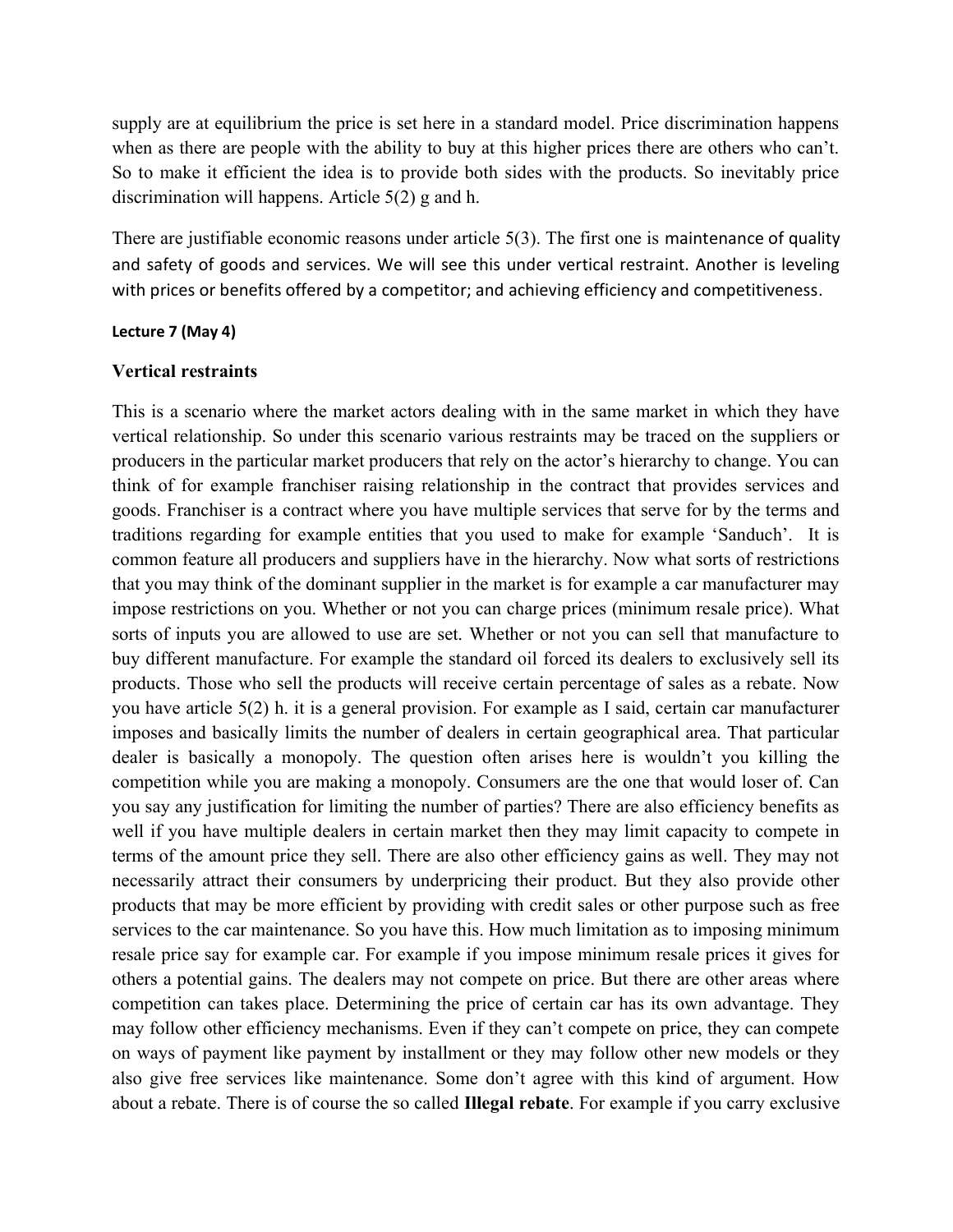dealing basically retailers, 3% of their sale will be rebated to them as a bonus. What is wrong with it? They have popular product and when they ask retailers to supply, they are creating shortage of product. So by denying all together, they give priority only to those who retail their petroleum. On the one hand they have more popular and fictitious products; on the other hand they give priority for those who retail their products. Do you see any wrong? You have article 7(2)a and b.

Unfair competition is provided under article 8. Sub-article 1 is general one. Sub-article 2 is simply illustrative. No business person may, in the course of trade, carry out any act which is dishonest, misleading or deceptive, or cause harm or likely to cause harm to the business interest of the competitor. Acts of unfair competition are provided under sub-article 2. Sub-article 2(a) talk about confusion. Basically you can think of trademark. For example confusing packaging methods in which two products may be confused. Sub-article 2(b) about disclosure or use of information of another business person. You are familiar with trade secrets. Another form is patent or copyright. Under sub-article 2(c) it protects false or unjustifiable allegation that discredits another business person or its activities. False advertising is one example of this, if you discredit certain product to make it out of the market. For example if you establish a treatment by saying they are fetching that water to package it. Sub-article 2(d) is about comparing goods or services falsely or equivocally in course of commercial advertisement. For example if you openly broadcast advertisement on TV by saying my soap is better than others or by selecting certain soap and comparing it with yours. Sub-article 2(e) is about disseminating false information to customers or users about that product.

You have also provisions directly related with information asymmetry. You have article 14 particularly paragraph 1  $\& 2$ , 15 and 16. Every consumer shall have the right to: get sufficient and accurate information or explanation as to the quality or types of goods or services he purchase. He also has the right to buy goods and services on his own choice. Hence, suppliers can't impose their own tastes and preferences on you. Article 15 and 16 are provisions regarding one source of information in which producer or supplier is supposed to display information to potential customers. Let's get back to conservation of merge. Of course we will talk about them in relation to companies and partnerships. For now the reason why companies can't merge without prior approval by concerned body should be Fair Street forward. When two companies amalgamate, first they should notify to authority. Under article 9 it says no business person may enter in to agreement or arrangement of merger that causes or likely to cause a significant adverse effect on a trade competition. Mind you if you are allowing companies to merge, you are effectively eliminating competition at least by reducing the number of companies or business organization. The problem here is sometimes when companies merge, the two companies, at the same time acquire significant market power. First, the competitor will be reduced. Second, they potentially increase market power through amalgamation.

What a merger is provided under article 9(3). It could be occur where two or more business organizations previously having independent existence amalgamate; or where they pool the